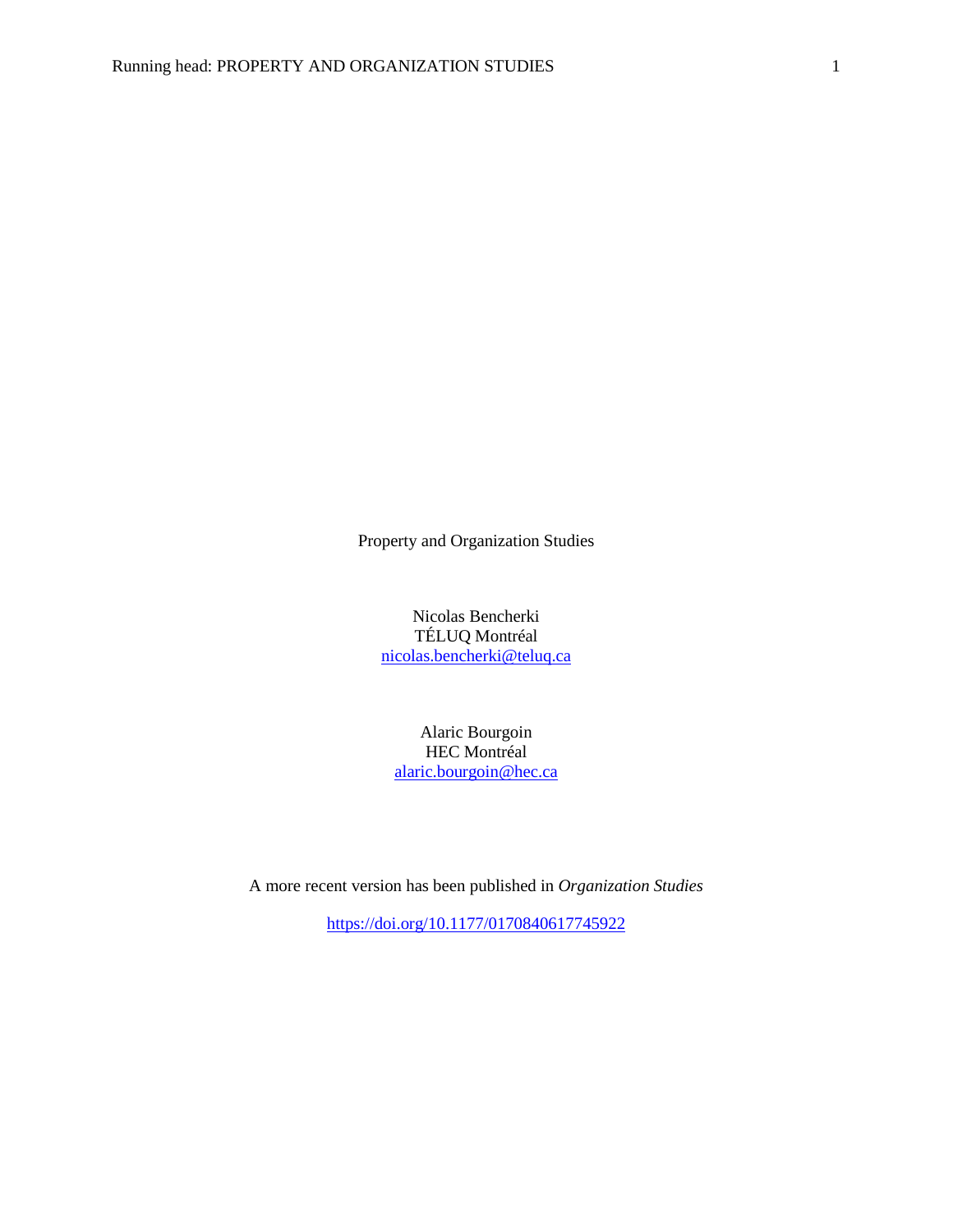#### Abstract

Property is pervasive, and yet we organization scholars rarely discuss it. When we do, we think of it as a black-boxed concept to explain other phenomena, rather than studying it in its own right. This may be because organization scholars tend to limit their understanding of property to its legal definition, and emphasize control and exclusion as its defining criteria. This essay wishes to crack open the black box of property and explore the many ways in which possessive relations are established. They are achieved through work, take place as we make sense of signs, are invoked into existence in our speech acts, and travel along sociomaterial networks. Through a fictionalized account of a photographic exhibition, we show that property overflows its usual legal-economic definition. Building on the case of the photographic exhibit, we show that recognizing the diversity of property changes our rapport with organization studies as a field, by unifying its approaches to the individual-vs.-collective dilemma. We conclude by noting that if theories can make a difference, then whoever controls the assignment of property – including academics who ascribe properties to their objects of study – decides not only who has or who owns what, but also who or what that person or thing can be.

*Keywords*: human relations and practices, performativity, property and possession, relationality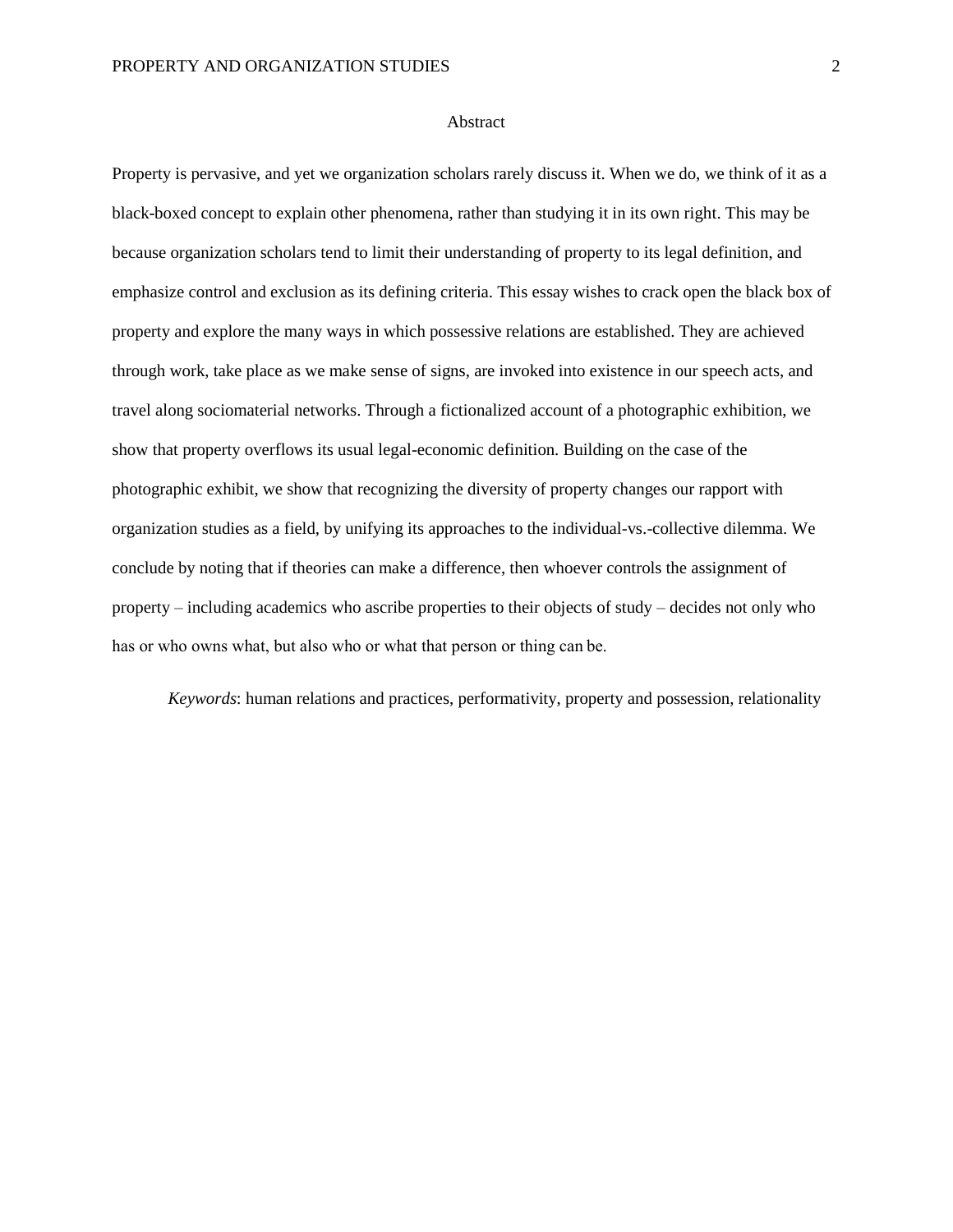#### Property and Organization Studies

Property matters. On that, both common sense and social sciences agree. Property resonates with our deepest intuitions, our most personal experiences. We cherish our own ideas, holding them close to our chests, and proudly show off our creations and accomplishments. We yearn for a space we can call our own, physical or otherwise, and we protect it with locks and passwords. We resent usurpation and sympathize with the dispossessed.

The intimacy of property may explain why the concept has permeated Western thought so profoundly. It is the very foundation of capitalism, and even Marxist critique does not reject property so much as alter the set of proprietors (c.f. Cohen, 1995, p. 173 et sq.). Property is at the root of our conceptions of personal freedom (Knowles, 1983; Radin, 1982), value (Suttie, Ginsberg, Isaacs, & Marshall, 1935), justice (Harris, 1996) and the state (Underkuffler, 1990), and social institutions such as marriage are based on how we view property (Anderson & Bidner, 2015). As early as Adam Smith's recognition that property 'is in reality instituted for the defence of the rich against the poor, or of those who have some property against those who have none at all' (Smith, 1776/1801, p. 167), the notion has resonated with power and resistance (see Banerjee, 2008). Perspectives on property form the infrastructure of labour relations theory (Pagano, 1991), the theory of the firm (e.g. Demsetz, 1983; Dobson, 1994) and stakeholder theory (Freeman, 1984; see also Kuhn, 2008), and underpin our understanding of organizations of all kinds. As work is increasingly 'post-bureaucratic' (Hodgson, 2004; Kellogg, Orlikowski, & Yates, 2006), and as information technology draws us ever deeper into a service and knowledge economy built on intangibles, property has all but disappeared. It has infiltrated the interstices of our relationships, and now fuels debates over the ownership of intellectual production (e.g. Epstein, 2010) and the fragmentation and modularization of organizations and persons alike (Golden & Geisler, 2007; Kallinikos, 2003).

Property is pervasive, and yet we organization scholars rarely discuss it. Perhaps we have accepted Talcott Parsons' 'division of labour' between economics and sociology, and assign property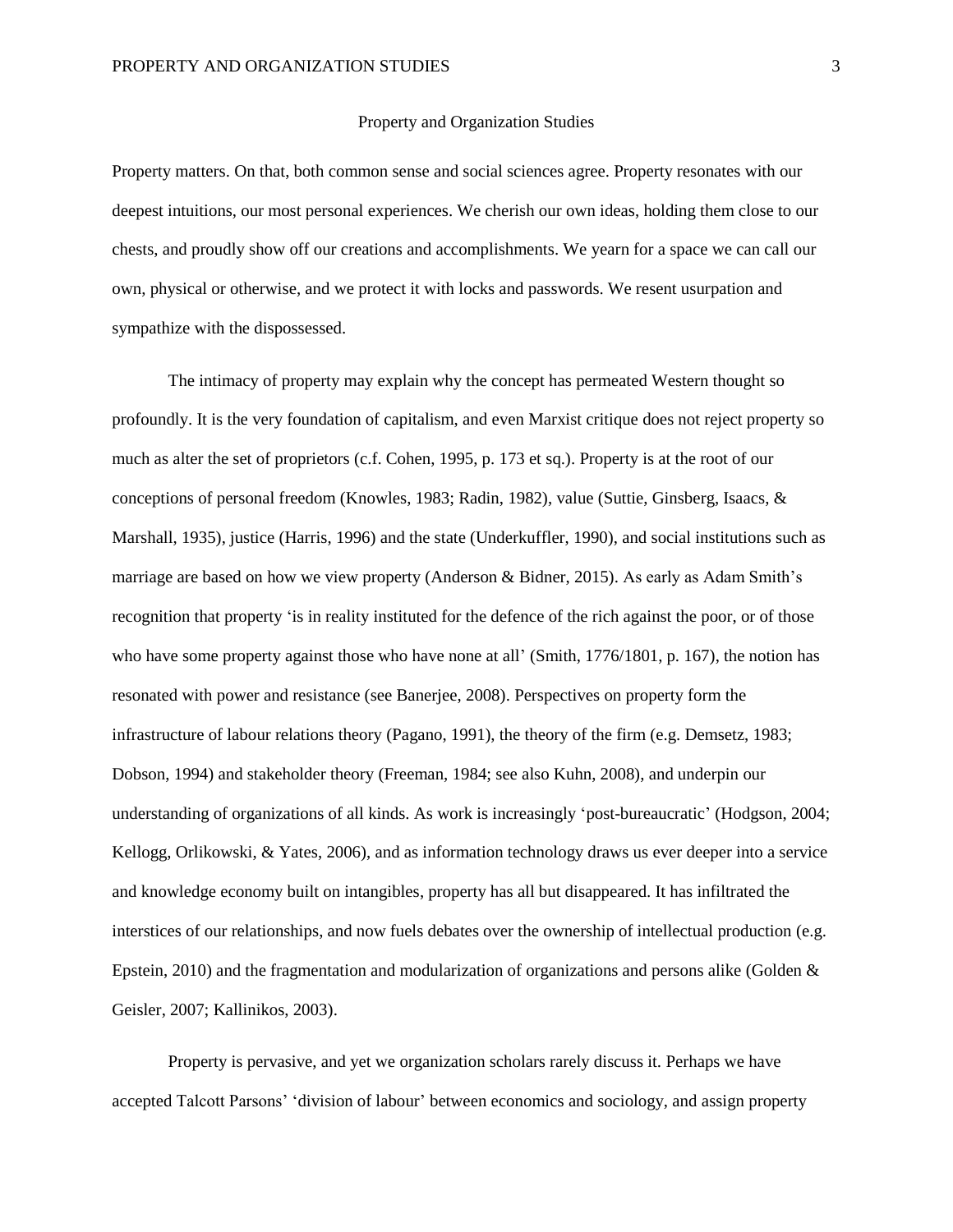exclusively to the former (Velthuis, 1999). When we do use the notion, we take it as a black box to explain other phenomena, rather than studying it in its own right. Organization studies have adopted a restrictive view of property and its related notions, focusing on the ownership of resources through contractual arrangements. In this respect, scholars have paid great attention to investigating legal formats of firm ownership (e.g. Pinnington & Morris, 2002) and the effects of transaction costs on firm structure and performance (Langlois, 2006). Others have considered owners' and shareholders' role in firm governance (Connelly, Hoskisson, Tihanyi, & Certo, 2010), or what power stakeholders may wield within the organization (de Bakker & den Hond, 2008). Such questions, however, begin with the assumption that people *are* shareholders or stakeholders, thus sidestepping the issue of how they may "hold" shares or stakes in the first place, and missing the opportunity to pinpoint the specifics of each form of engagement (Sloan & Oliver, 2013; Turcotte & Pasquero, 2001). Such views of property risk substantializing the notion by requiring the existence of a set of owners who possess, through a privileged mode, a set of things that are external to them and over which they have a right of control. In contrast, legal authors (e.g. Honoré, 1993) have recognized that there is no single form or effect of ownership, but they have done so from within a legal and/or economic stance. Indeed, as legal theorist Carol Rose (2015, p. 60) notes, "The truth is that legal definitions of possession largely refer back to legality itself. Legality […] is the chief focal point around which social norms of property congeal."

Property, we will see, is in fact achieved in many different ways – a multiplicity that unleashes the notion's heuristic power to account for the mutual constitution of people and organizations. When we throw off our conceptual blinkers, we can look at what people who care for *their* organization do in their daily work and life: they have their projects, their duties, their disciplines and their departments – but also their bodies, their emotions and their friends (Ashcraft, 2008). 'Belonging to a team', 'sharing an experience', 'appropriating a skill'… the vast lexicon of property is an invitation to closely examine the practices we describe with such phrases. When we do so, we learn that what people and collectives *are* cannot be distinguished from what they *have*: beings gain existence as they acquire properties through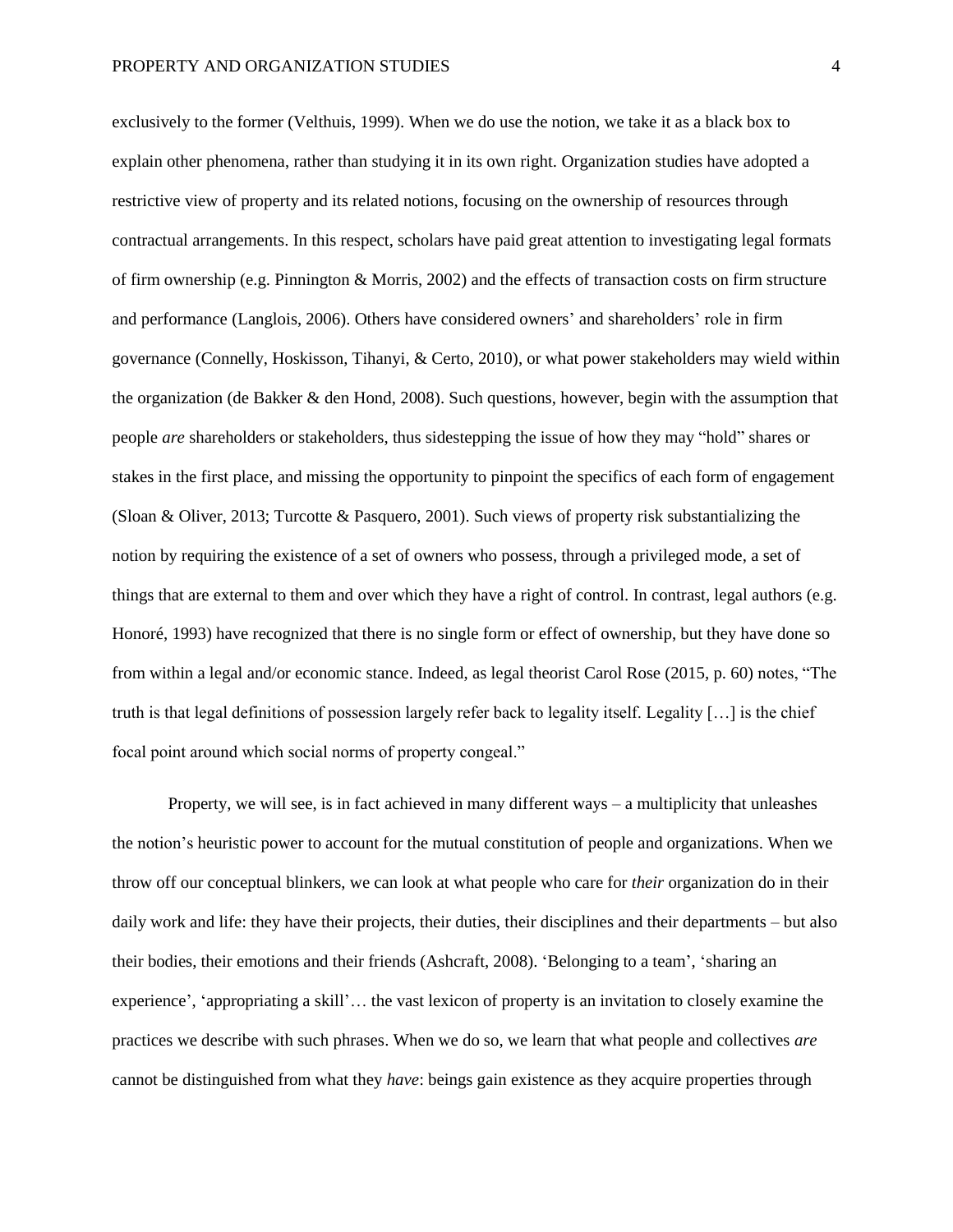additional modes; as they 'fill themselves with the world, prehend it, integrate it within' (Debaise, 2006, p. 89). It is high time, therefore, that organizational scholars cracked open the black box of property and reclaimed one of their discipline's core concepts.

Through a fictionalized account of a photographic exhibition that the first author helped organize in an underprivileged district of Montréal, Canada, we will show that property overflows its usual legaleconomic definition. The people and organizations involved in the project – a community worker, a photographer, district residents, a tenants' association, a gallery, politicians, etc. – variously established what we call *possessive relations* with the exhibit through work, semiotics, speech acts, materiality and legal contracts. Those relationships shaped the exhibit itself as well as its many proprietors. Building on this story, we show that recognizing the diversity of property changes our rapport with organization studies as a field, by unifying its approaches to the individual-vs.-collective dilemma. We conclude by noting that if theories can 'make a difference' (McKenzie, 2006, p.18), then whoever controls the assignment of property – including academics who ascribe properties to their objects of study – decides not only who has/owns what, but also who or what that person or thing can be. Organization studies therefore carries an important responsibility: as we define the boundaries of our field, we alter the balance of power in organizations.

## **'We've got to take a shot of this': property through action**

The apartment block was in a state of crumbling disrepair, making one wonder how it even supported itself, let alone the families who called it home. The two visitors, their nostrils assailed by the foul stench of mould, were becoming increasingly aware of their own laboured breathing. 'Wait, wait,' said Harry to his friend Michael, 'we've got to take a shot of this hallway; I can't believe the Aman family lives in here.' Harry was a professional photographer, while Michael was a community worker with the Montréal tenants' association. Two weeks before, they had decided to bring a long-cherished project to fruition: they would organize a photographic exhibition to highlight the appalling housing conditions of the city's most underprivileged residents. Since then, they had walked the streets for hours to meet immigrant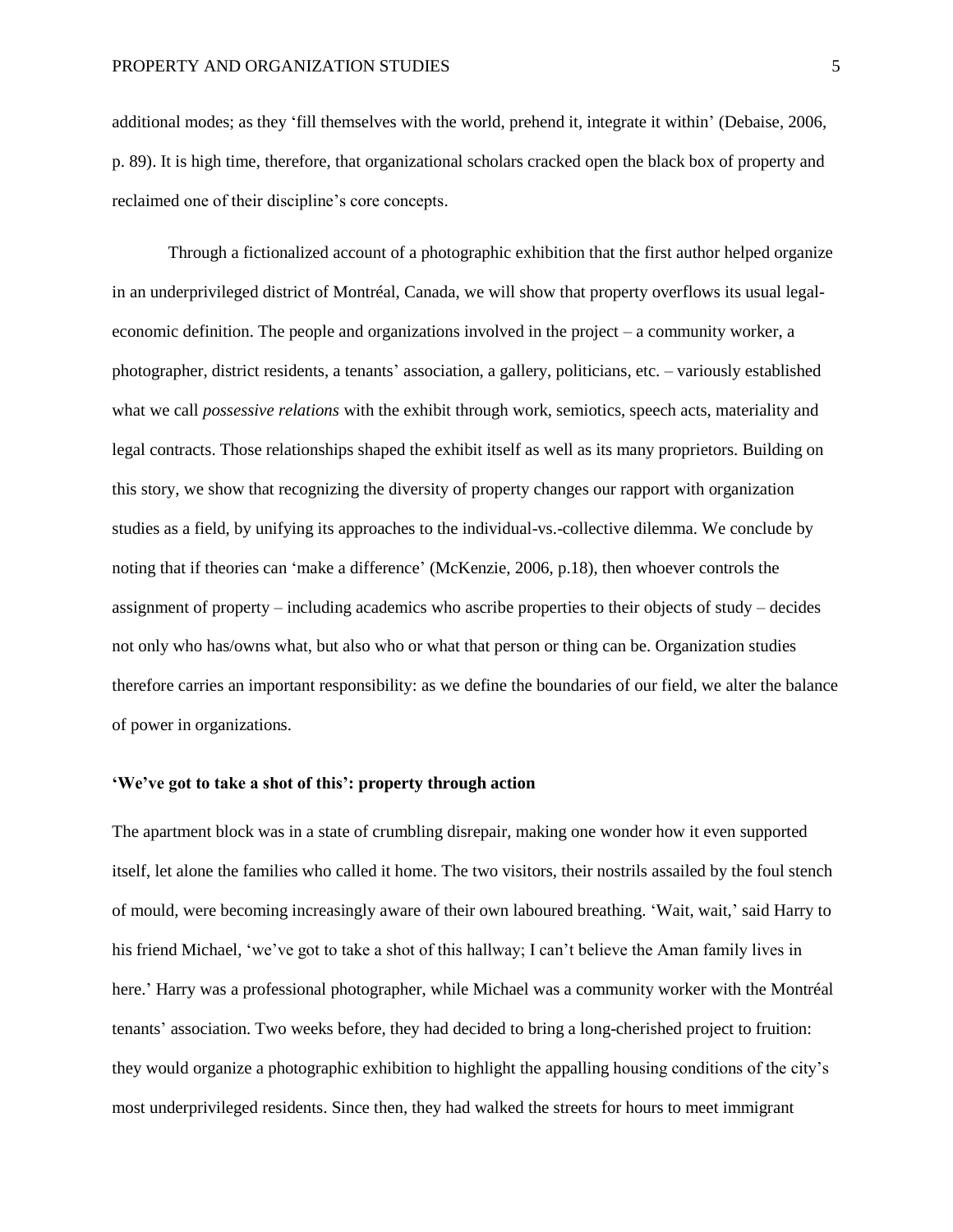families, elderly people living alone, younger flatmates sharing run-down apartments and many others whose income condemned them to live on the rough side of town. When not knocking at apartment doors to negotiate photo shoots with local residents, they could be found selecting the best images of the day at Harry's studio.

Ali Aman opened the door and warmly greeted the two young men with a hot cup of tea. As they settled themselves in the humble living room, Ali affirmed that his family would be delighted to 'play a part in the project'. First, Harry photographed Ali's elderly father Hassan – who, with his earnest smile, seemed oblivious to his decrepit surroundings. The best shot, though, was of Tariq, Ali's young son, staring right at the camera as if pleading to be released from his cell. Back at Harry's studio, admiring Tariq's portrait on screen, the two men realized that their project was shaping up nicely. 'We've been toiling away like slaves,' said Harry, 'but our exhibition is going to be a blast!'

Harry and Michael describe the exhibition as 'their' project, and they are quite right: they sweated over it for weeks, agonizing over every tiny decision. Locke's 'labour theory' of property (1689/1821, sec. V), probably the most canonical in the literature, rings true here. If someone works on a project, they should share in its spoils. Even Marx's idea that private property is theft assumes the Lockean 'possessive individualism' (Macpherson, 2011): for the fruits of labour to be *stolen* by capitalists, they must have belonged to the workers in the first place (Cohen, 1995). Michael and Harry, though, were not working in the hope of appropriating some *outcome* or *surplus* of their work, as the theory suggests (Keyes, 1981, p. 38). The event, they hoped, would belong to the whole community. A clear separation between an activity and its outcome implies a linear and additive view, where work is but a part, along with capital, towards a product, which is the real object of value. Harry and Michael did not need an ulterior goal: they started to feel that Montréal's housing issues, the tenants' problems and, indeed, the *project in itself* were all *theirs*. Insofar as they related to them through a diversity of concrete working practices, those aspects belonged to them (Cooper, 2005; Hennion, 2015). Property is not the outcome of work, it is coextensive to it. It is accomplished by the possessive relationships one constitutes with an object through action.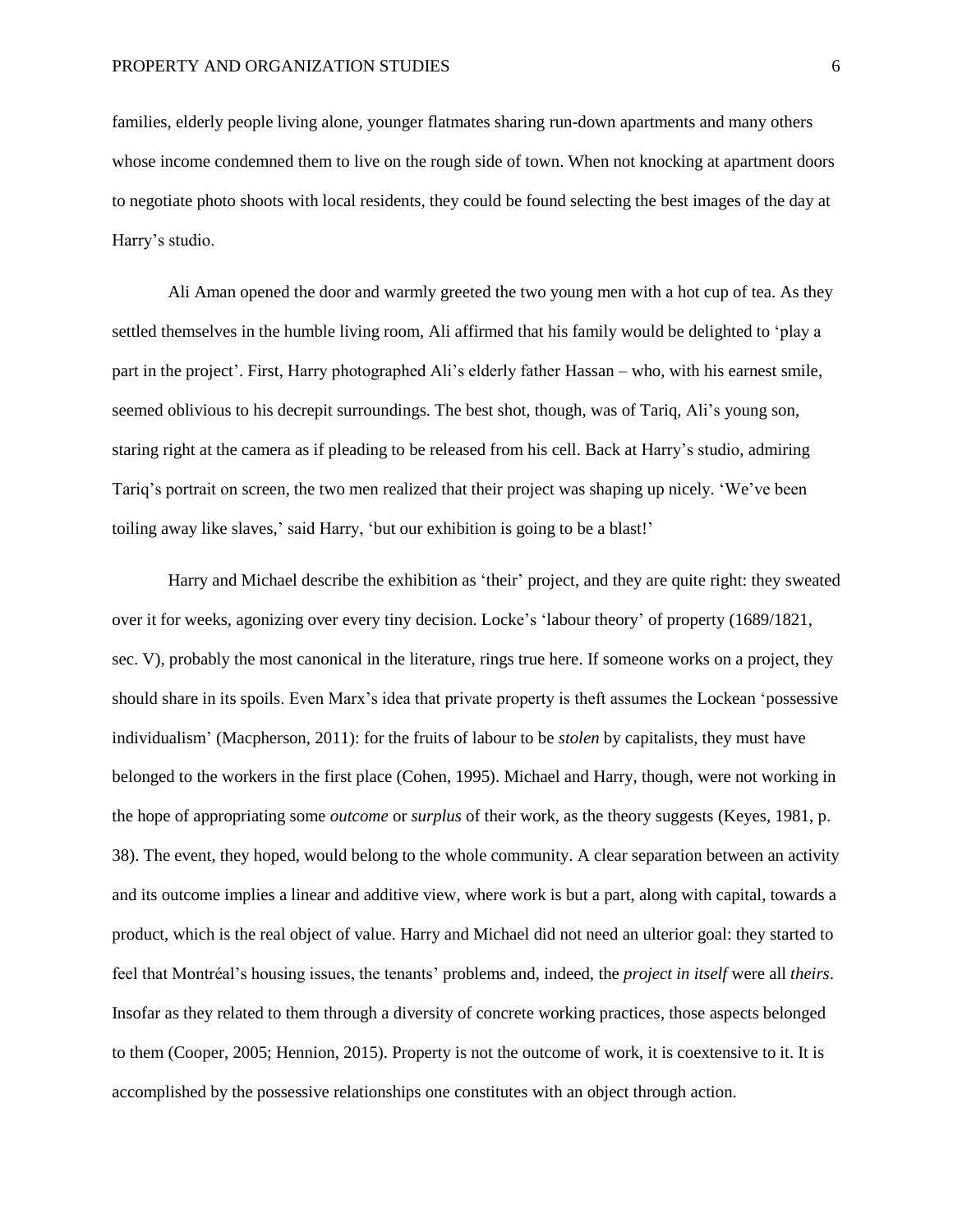'[If] I own a can of tomato juice and spill it in the sea... do I thereby come to own the sea…?' the libertarian critic Nozick (1974, p. 74) famously asked. Of course, mixing anyone's labour with anything doesn't magically produce legal-economic property. And yet, even spilling tomato juice – say, as part of some biology research project – can create a possessive relationship between you and that portion of the sea. It's 'your' spot, where you spend hours measuring reductions in oxygen levels as the juice decays; it's 'your' dissertation fieldwork. In fact, even as he criticizes Locke, Marx and other proponents of the labour theory of property, Nozick shares with them a narrow legal-economic focus on the product of work. As soon as we understand property as a variety of possessive relations accomplished in action, the nature of these relations is no longer limited, and the black box of property can be opened.

# **'We really belong here': semiotic relations of property**

When Harry and Michael returned to the Amans' apartment a week later, they came proudly bearing a thick portfolio of images they were considering for the exhibition, and on which they wanted the family's opinion. The group went through the photographs, discussing them and sorting them into piles. Tariq's portrait struck all those present with its forceful beauty. 'Harry and I were thinking of using this one on our promotional material,' explained Michael. 'We could use it on the exhibit's poster, as well as on our website.' Gazing at his son's image, Ali was silent for a moment before saying tearfully, 'This has a lot of meaning for us, you know.' Then he reached into his wallet, retrieved a refugee identification card, and showed it to the two visitors. 'Since we came to Montréal, we've always been strangers and on the receiving end of charity. Now you're telling us that we'll have a chance to be the ones doing the helping, thanks to this project, and that we really belong here.'

One of the most powerful ways to establish possessive relations is through the creation of meaning and the signs that make it possible. Images and photographs are semiotic devices that attach us to places, organizations and identities (Hancock, 2005; Itakura, 1994). A reputable brand strongly affiliates and controls employees through identification (Müller, 2016), and when it prints its logo on a shirt, that shirt becomes *its* shirt, even if the garment was stitched in a sweatshop on the other side of the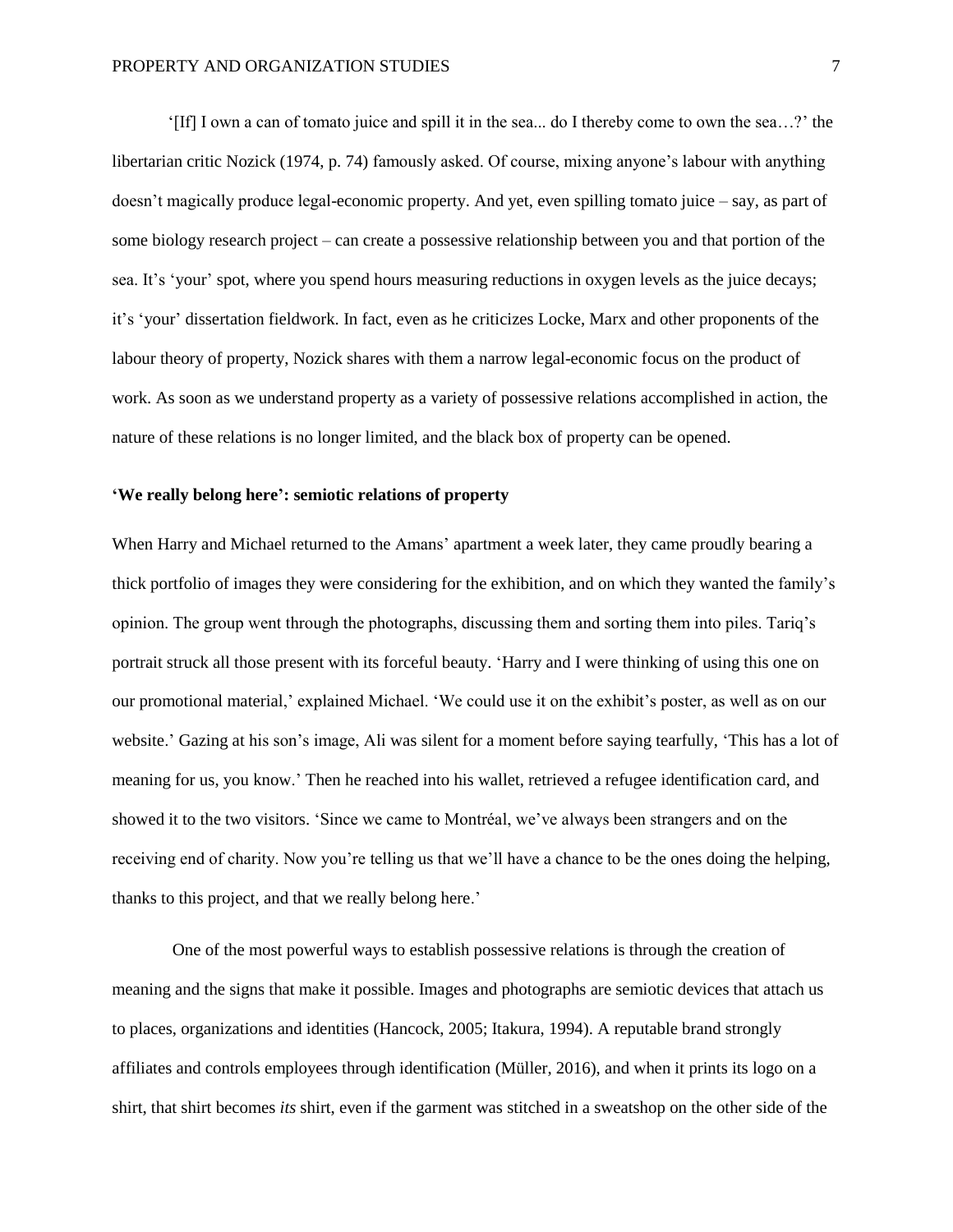world (Blombäck & Axelsson, 2007). As Peirce (1958) noted, signs both depend on relations and establish them: the picture of Tariq not only reminds the Amans that they belong to Canadian society, but also effectuates that belonging, since it gives flesh to their participation in the project. The image of their son is also the image of the photographic exhibition, as it would be used on all its promotional material, and would soon be circulating around *their* city.

Semiotic relations of property are open to ambiguity, contradiction and polyphony. To the refugee card's representation of the Amans' paradoxical bond with their host country – indicating that they belonged in Canada, but at the same time that it was not *their* country – the family could now oppose another set of semiotic relations: a picture of their son that tied them to a meaningful project. The family may not legally have had a country as they still had the 'property' of being refugees, but as far as signification and significance were concerned, they were part of a neighbourhood and becoming valued contributors to their society. The multiplication of semiotic relations intensified their belonging; it allowed the Amans to have a community and, reciprocally, to belong to it (see, e.g., Derrida, 1991, p. 11 et sq.).

# **'My administration did it': property as a speech act**

A few weeks later, the opening night of the exhibition finally arrived. Everyone was there: all the community partners, the Amans along with the other families, the press and of course a flock of politicians. Even the local borough mayor had graced the gathering with his presence. Speeches were made; glasses of effervescent enthusiasm were raised. Half the reporters were busy harassing a score of politicians about the now-obvious housing issues, while the Amans were showing off their son Tariq to the other half. At some point during the party, Michael's attention was caught by a remark the mayor made during an interview. 'The borough is happy to offer exhibitions such as this one to raise awareness of important social issues,' he said. 'It is crucial that our cultural institutions reflect the borough council's focus on housing.'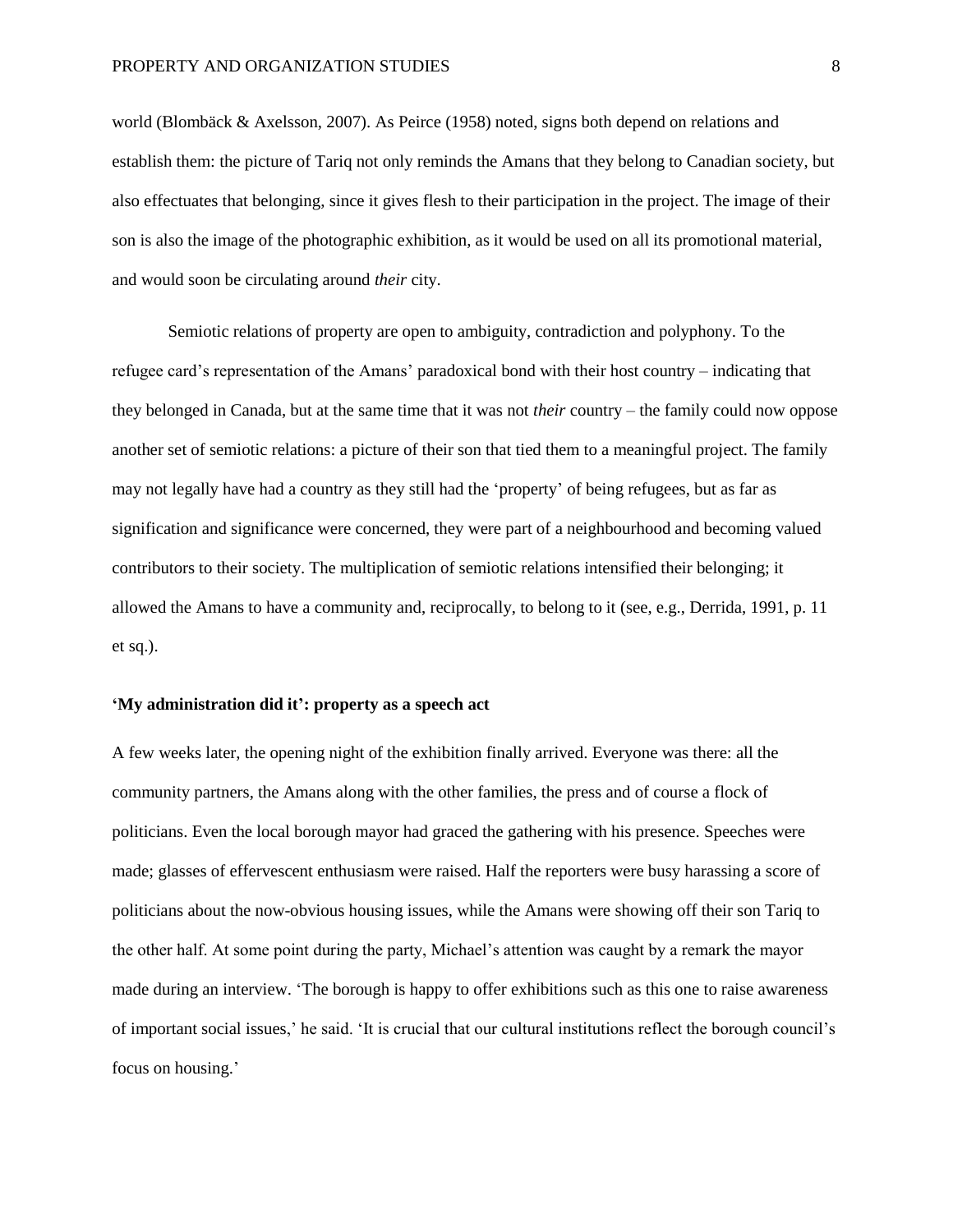Michael couldn't believe his ears. The mayor had held no meetings with any of them, offered nothing in the way of support and in fact had never previously shown any concern for housing issues whatsoever. Yet here he was, taking their project from under their noses in plain sight. 'It's only words,' soothed Mary, the gallery manager, when Michael told her of his outrage. He was worried that the mayor's claim would allow him to hijack the project – if not literally, then enough to taint it with his bad reputation. Michael and Harry's own stake in the project could be compromised, but most importantly the exhibit would lose its fundamental community-centred aspect – its very *raison d'être*.

Michael's fears were not unfounded. If property had been an intrinsic attribute and words nothing more than (mis-)representations of reality, the mayor's claim would have been harmless. But the fact is that possessive relations are also established through words. This is true even in the strictest legal sense: courts may recognize an unchallenged claim as an effective appropriation of the claimed good (Epstein, 1978; Rose, 1985). The way we speak does not merely reflect possessive relations, but also effectuates them, and constitutes certain people or things as proprietors or as property (Kockelman, 2007). At a linguistic level, possessive pronouns categorize what can be possessed and by whom (Seiler, 1983). Speech acts (see Austin, 1962) too, have the power to distribute actions and things between various beings. This is literally what the mayor is doing by attributing paternity of the exhibition to the borough. In doing so, he constitutes the borough's 'cultural institutions' and opportunistically provides them with a purpose, an agenda, even a sense of morality or virtue. At the same time, he dispossesses Michael and Harry, and therefore their community-based organization, of their work, authority and responsibilities for the project. Our properties, both in the sense of what we own and who we are, are made and unmade through words – which are never, in fact, 'just words'.

# **'Who gets to keep the photographs?': the materiality of property**

Once the opening party had wound down, festivities continued at The Household, a nearby pub. Harry and Michael joined the group, as did Mary and Charles (the director of the Montréal tenants' association and Michael's boss). All those present celebrated the evening's success and their exhibition's promising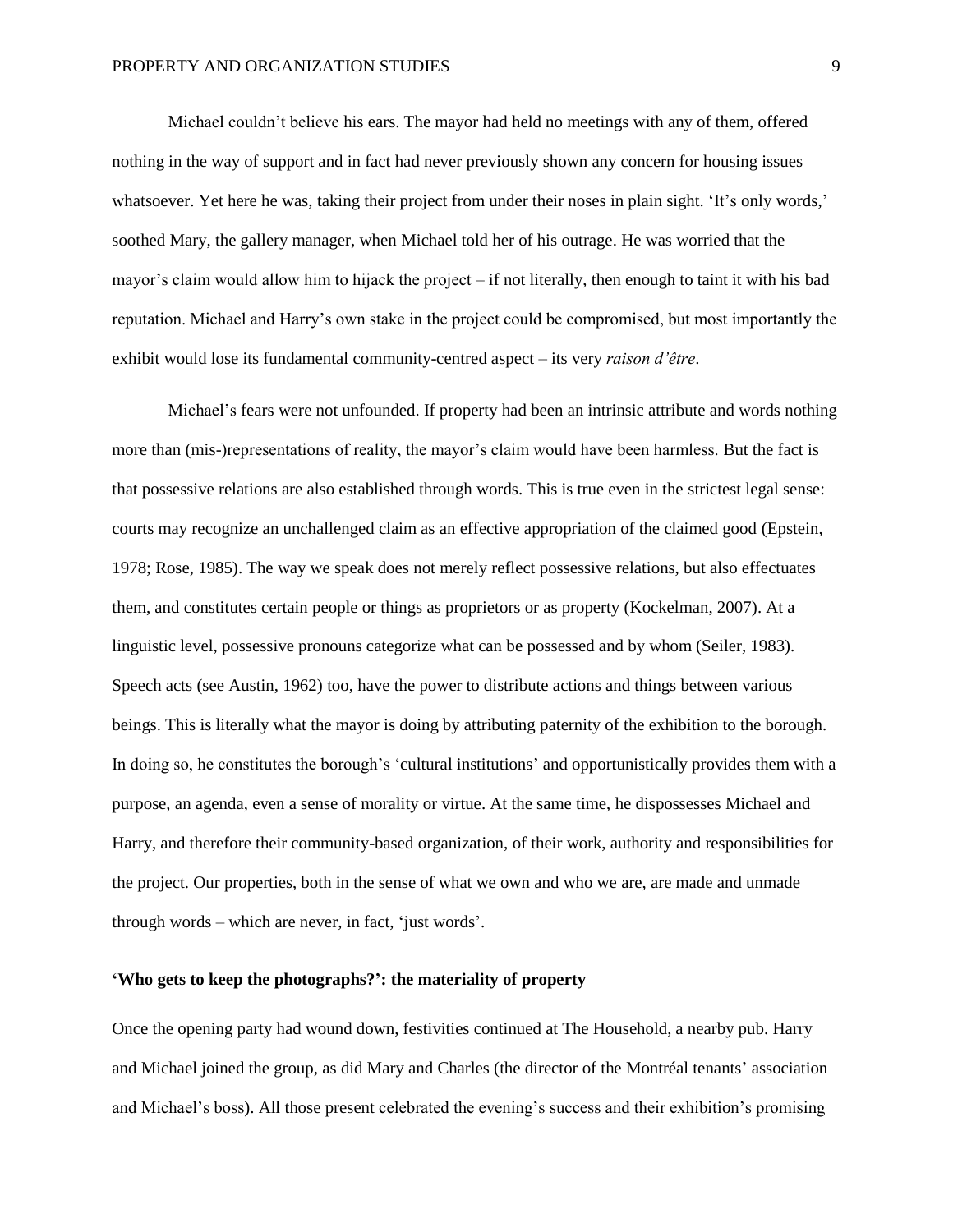#### PROPERTY AND ORGANIZATION STUDIES 10

future, reminiscing about their communal efforts over the past few weeks and sharing anecdotes about the party. At one point during the evening, though, Mary raised a question that put a damper on the happy mood: 'So, who gets to keep the prints once the exhibition is over?' For Mary, it was obvious that the photos should remain at her gallery. 'They're already there, so they might as well stay and become part of our permanent collection,' she suggested. 'That way our public will always have access to our pictures.'

Harry scoffed at her attempt to keep the photographs for herself, and pointed out that the longterm conservation of printed photographs was a delicate business. 'It's not the same as with paintings,' he explained. 'You've got to have the right skills and equipment.' The photographs should be stored at his studio, or they risked being lost. Michael, who was trying to accommodate everyone, ingeniously remarked, 'Couldn't we share the digital files among everyone, and whoever wants a print can just get one done?' But Charles rejected this solution, as he did not want the files to end up on the Internet where they could be copied at will by anyone.

As Mary implied, being in physical control of something is a form of possessive relation. The chair I sit on in a meeting room is 'my' chair, at least for as long as I sit on it. That's what Proudhon (1873, p. 38) called possession *in fact*. Again, the law may acknowledge such possessive relations: some jurisdictions recognize 'adverse possession', and grant legal title to someone tending the land of an absent owner for a given period of time (Ballantine, 1918). Possession may be the very foundation of legal property (Honoré, 1993; Rose, 1985), which is why it needs enforcement, and could regress back to brute physical force (Umbeck, 1981). War has historically served to dispossess colonized nations of their resources and lawfully appropriate them 'in the courts of the conqueror' (Banerjee, 2008). From planting a flag on a newly discovered island to destroying indigenous constructions, colonizers understood the materiality of property very well (Latour, 2010a).

Harry's argument illuminates another fact of the materiality of property: one may only own what one *can* own. For property to take place, one needs to tangibly care for the possessed object, but also for the network of material artefacts through which property 'passes' (Latour, 2010b). We ascertain our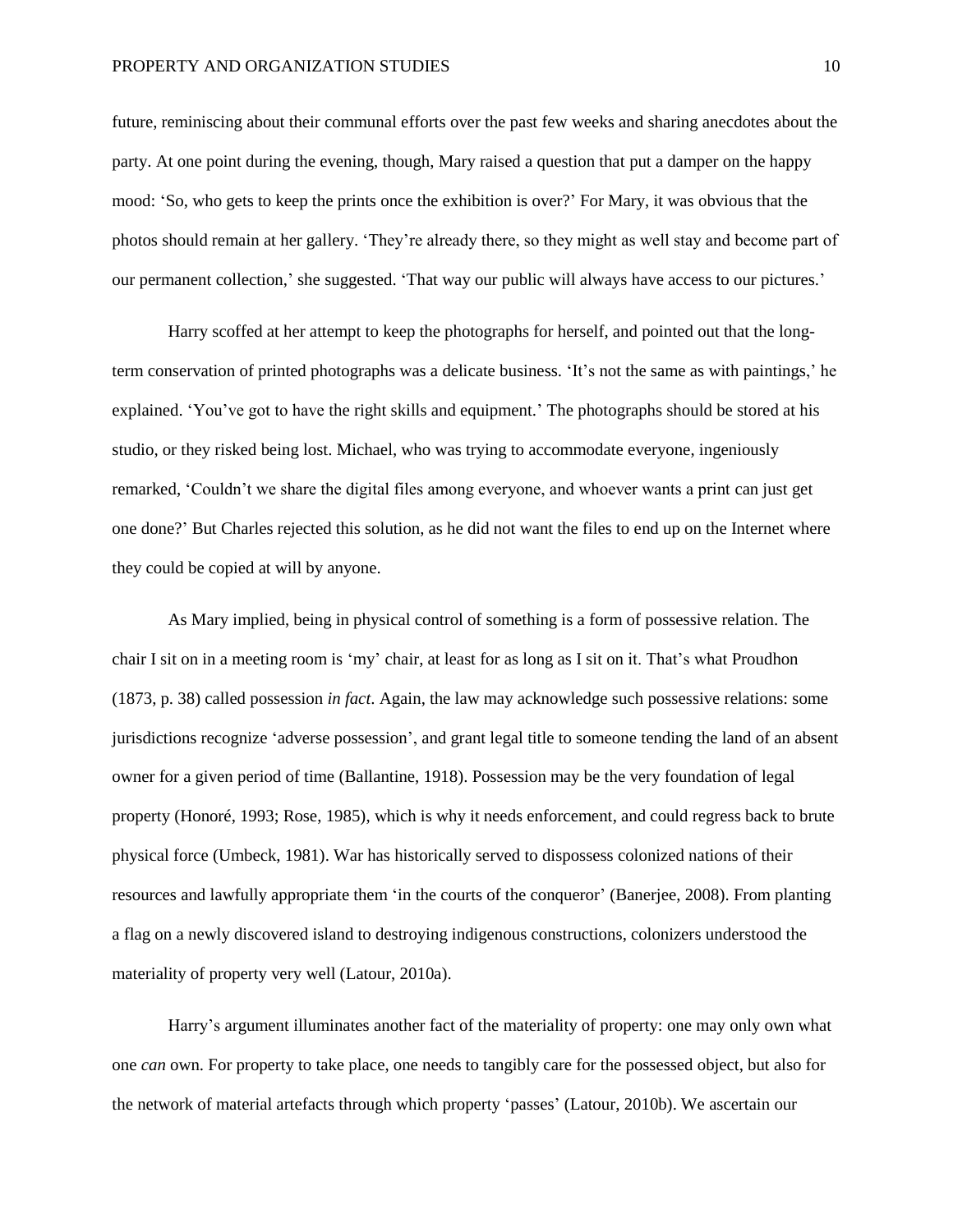properties with documents that have physical features, from golden seals to microchips, that connect them to a complex institutional apparatus of authentication (About & Denis, 2010). Record-keeping techniques affect an administration's level of (de-)centralization, therefore shaping the contours of (property) law and determining 'where power resides today' (Vismann, 2008, p. 164). Digital technology, by making property apparently incorporeal, has only exacerbated its controversies by subverting the spatial metaphor on which it used to rest. Property now applies to objects that are not localizable in space, and the hall of records has itself been substituted with myriads of digital traces of possessive relations – pictures on social media, files in the cloud, user names and passwords – that overflow the legal-economic perimeter of centralized government supervision (Varian, 2005).

## **'I am the legitimate owner': the role of the contract**

The question of who would get to keep the photographs began to sour the conversation between the four friends. Finally, Charles forcefully intervened to close down the debate. 'This is a key project for the tenants' association,' he pointed out. 'We've all signed the contract that says the photographs will belong to us. I can show it to you if you've forgotten.' However, this only fanned the flames even further. 'Well, I thought the agreement only covered the way we distribute tasks among us,' protested Harry, his voice rising. 'I am not sure it's all that clear on who owns the photographs.' He reminded the group that he had agreed to work on the project at a fraction of his usual rate precisely because he could include the pictures in his portfolio and showcase his community engagement.

Charles sighed, but had to admit their agreement was ambiguous. 'Listen, I need to write in my report to the funding agency that we got something concrete out of this project, and that the association owns the photographs,' he reasoned finally. 'If you want, we can agree to license them to you, to include in your portfolio. In exchange, perhaps you could teach the gallery's staff how to handle and look after the photographs, and they could continue to exhibit them?' This proposal momentarily ended the dispute, as each one realized that even though Charles would retain legal ownership, they could all maintain the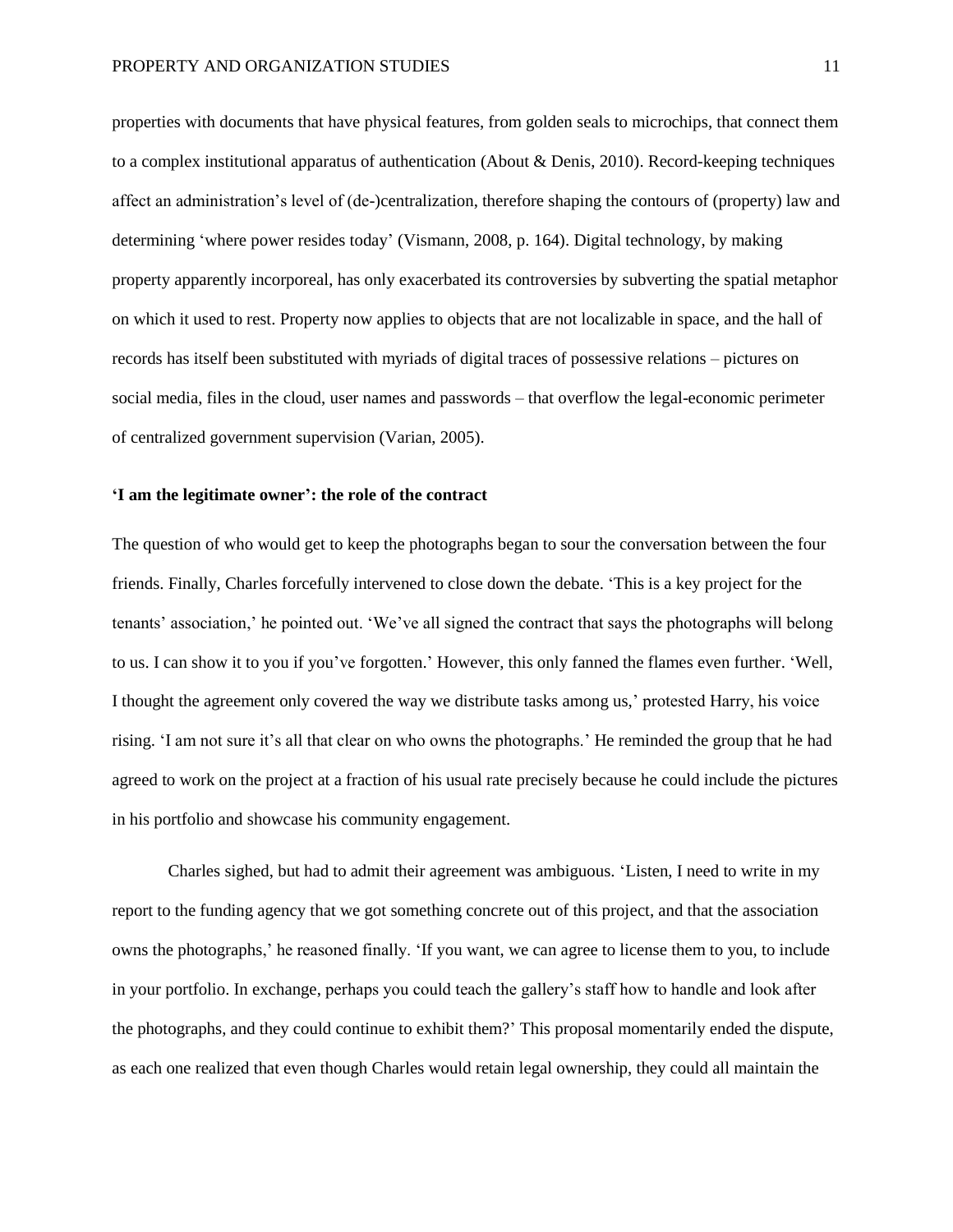possessive relations that made the project worthwhile for them. Happy with this conclusion, the quartet toasted their new friendship and spent the rest of the evening envisioning future collaborations.

Contracts are the emblems of legal-economic property, and yet the enforcement of property through courts and legal contracts is exceptional and secondary to other, less formal practices (e.g. Fauchart & von Hippel, 2008). Jurists themselves know all too well that contracts cannot account for the diversity of actual practice, and they have developed ideas much subtler than the monolithic concept of property that organization scholars borrow from them (e.g. Epstein, 1978; Honoré, 1993; Underkuffler, 1990). For instance, Rose (2015, p. 60) recognizes that owners must also rely on physical assistance to exercise their rights, for instance to 'exclude others with the help of neighbours and legal officers.' Indeed, the strength of property contracts is not transcendental; rather, it stems from their combined material and semiotic nature. As a piece of paper, a contract can be literally shown and opposed to other claims, but also bears the signs of prior agreements that lend themselves to renewed interpretation. In other words, the law and the contracts that presumably enforce it are embedded in the sociomaterial relations through which property is achieved. While invoking the contract was a way for Charles to establish himself as having the *jus ad rem*, as being the legal owner, the very fact that he had to invoke it shows that it neither predicts nor guarantees behaviour (c.f., Suchman, 1987). Contracts must be made to talk as people speak 'in the name of the law' (Cooren, 2015). Charles and Harry could only settle their disagreement when they laid bare the other types of possessive relations that mattered to them with respect to the photographs.

# **Possessive relations and the mutual constitution of people and collectives**

What unites the various forms of property in Michael and Harry's case? They all contribute to shaping 'their' project and 'its' participants through the circulation of action (and its meaning) between them. This is the core of possessive relations: they establish constitutive links between beings, a link through which they reciprocally set each other in motion by sharing their actions. The initial work of the two young men gave the exhibit its first existence, while providing them, in return, with an occupation,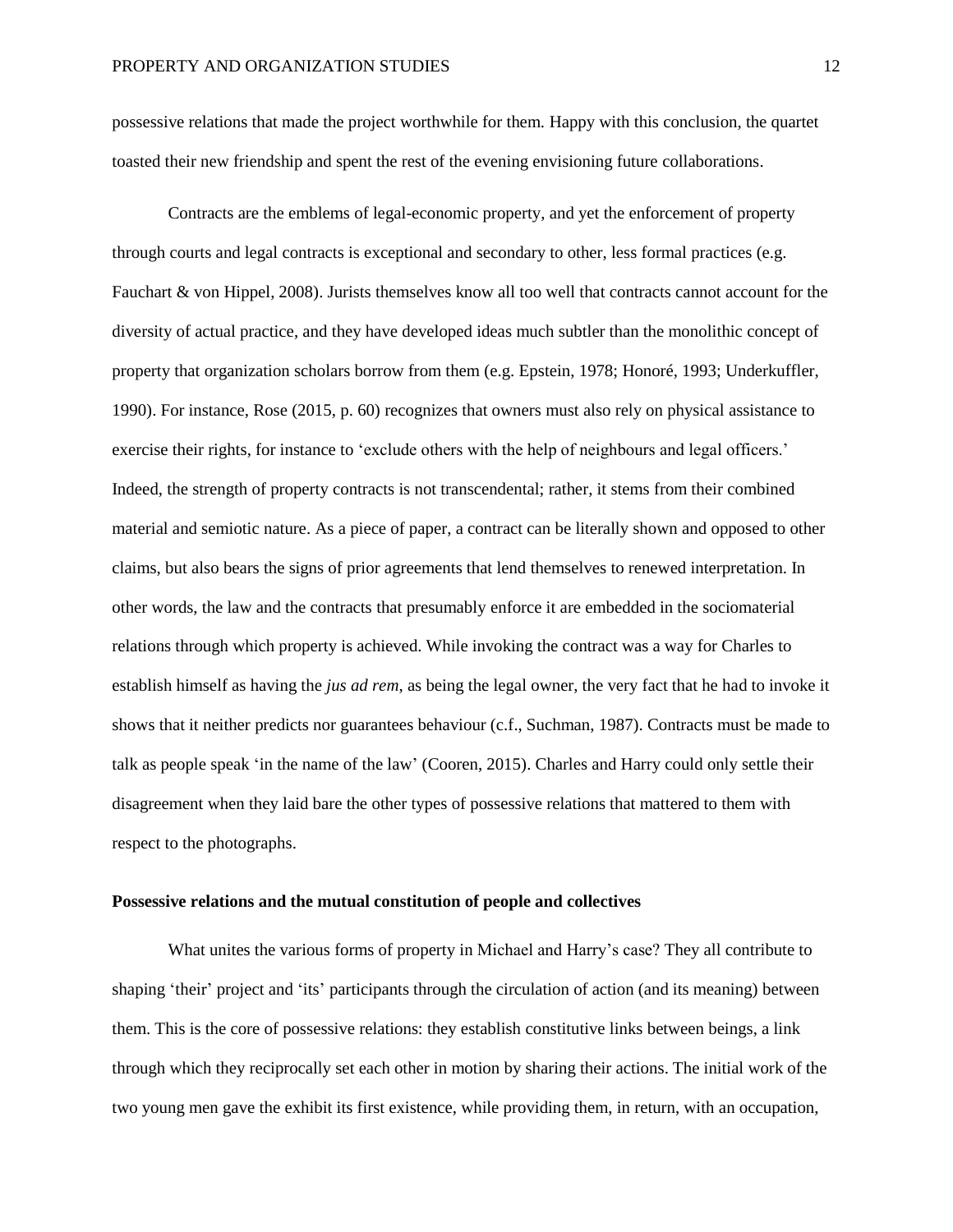and their respective legitimacy as a community worker and a photographer. The Amans offer their son's image to the exhibit, only to acquire, in the same movement, a sense of belonging to the community. When Harry, the Mayor or Mary perform speech acts in the name of the project, they also shape its contours and purpose. Reciprocally, these speakers are provided with their own contours and purpose: moral virtue for community workers, political justification for elected officials, and an artistic program for the gallery manager. The protagonists of the story negotiate the physical control of the photographs, for the materiality of the photographs provides a lasting bond to the many actions that define each one of them. The dispute over the contract showed, for its part, that while it helped decide over one legitimate owner of the photographs, it could not exhaust all the ways in which the project belonged to each protagonist.

This is why we suggest complementing the legal-economic literature's usual definition of property. The latter rests on the right or ability to control the possessed thing, which maintains a distinction between controller and controlled, and is mostly concerned with whether the relationship between both conforms with legal definitions. An alternative criterion for discriminating property is *the passage of action (and its meaning) from the possessed to the possessor*. Property is mutual: the possessed acts reciprocally on the possessor, in the same way as football fans win when *their* team wins – and the team wins on behalf of *its* fans. Michael, Harry and the others own the exhibition not only because they have a right, *in potentia* or *in actu*, to use, discard, or capitalize on it; but also because the exhibition, in turn, provides them with a role, a purpose, a sense of belonging. It provides them, among others, with a portfolio to show for their talent and a justification for public funding. Each owner can act more and differently because the exhibit moves them, and they can partly claim its actions as their own. We care about what we own because a possessive relation constitutes us as much as we constitute what we possess, by circulating action from one to the other. This reciprocal relationship is captured, in the negative, by Nietzsche's (1896, p. 63) maxim: 'Verily, he who possesseth little is possessed still less.'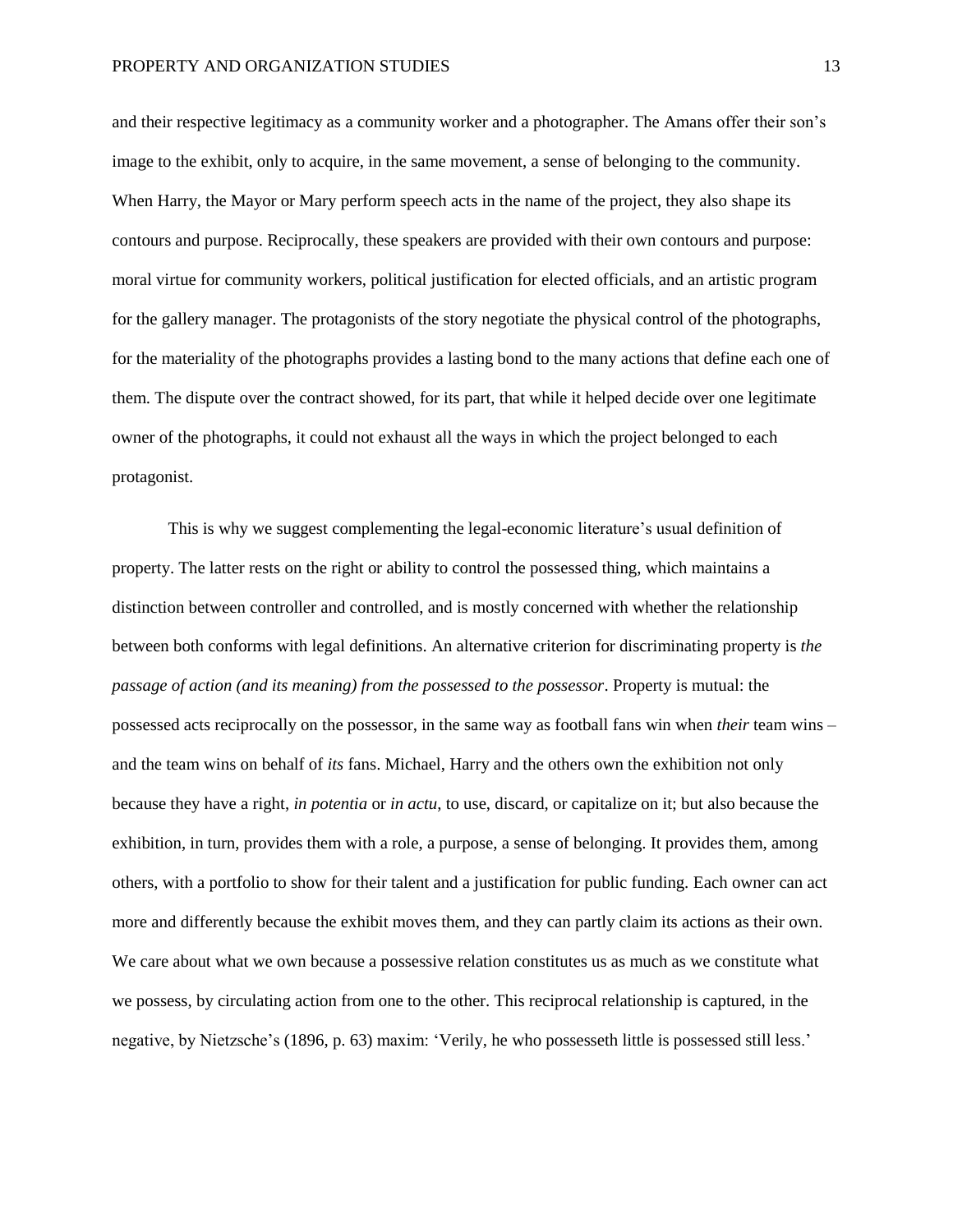Property, in this original sense, establishes a constitutive link between people, collectives, and things: it allows each of them to act more and differently. The possessive relations to which people participate define them. This is true for legal property, which delimits the sphere of the proper, the personal, in opposition to outside infringement (Underkuffler, 1990), but also of other forms of possession. I have a job, a task, a department, an idea, but also friends, a gender and so forth, and the things *I have* participate to what *I am*. They also make me do things I could not do without them – the joys and hardships of my friends are also mine, the talent of my colleagues makes me proud, the prestige of my job shines on me. To *have* great luck is to *be* lucky; to *have* subordinates is to *be* their superior; to *have* students is to *be* a teacher. As Greimas explains, 'to have' and 'to be' express 'the same logical function' (1987, p. 88), and there is something artificial in opposing property's both senses – what defines me vs what I own – which share the same etymological root.

Property, however, is also, in the same movement, the creative principle of collectives, as it necessarily implies alterity, in at least two ways. First, property both supposes and causes the possessed thing to be different from me. From the moment I speak of 'my' arm, I am stressing that it is not 'me.' Similarly, Latour (2005, p. 204) speaks of the 'plug-ins' that supplement human beings: the methods, instruments, apps and other gizmos we own and that help us calculate, be smarter and more perceptive, but that can be taken away, break down or betray us. Property therefore always involves improperty, a reality Derrida (1994, p. 112) called *exappropriation*: a thing that would entirely be mine would not be my property, since it would not be distinct from me*.* I can change, become someone different, because I may gain properties or let them go. In this first sense, property reveals that the individual is already collective, made up of many parts thanks to an effort (as small as it may seem to an able-bodied, soundminded person). Second, property takes on new meanings as it is shared with others. I can be similar to my peers, belong to a community, identify with my company, because we share properties: values, traditions, aspirations, goals. I am part of a family because my spouse and I have a history, a house, and kids in common. While sharing may appear as a form of dispossession, it also makes property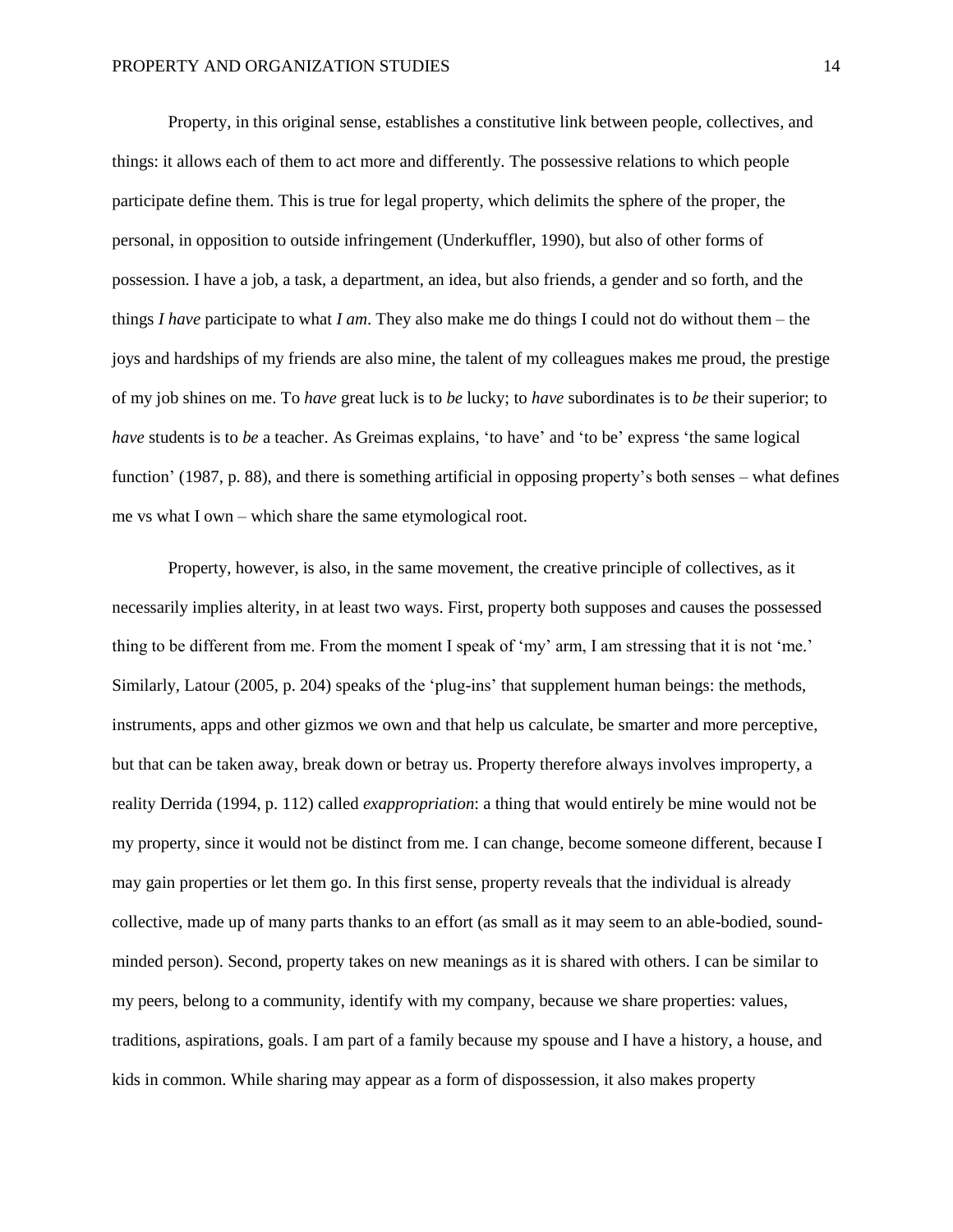meaningful. 'Sentimental value', for instance, stems from the object having belonged to someone else – a parent, a friend, a lover (Belk, 1988); a consulting assignment's value proceeds from the consultant's ability to have the client appropriate his work and deliverables (Bourgoin, 2015). It is because the exhibition came to belong to the Amans and other families, and because Harry and Michael shared it together, that it was so precious to each one of them, but also that they became a team. Common property creates a common identity, as well as a need to coordinate the way the sharing takes place: the everyday life of organizations is driven by controversies over responsibility for tasks and duties; attribution of credit; ownership of roles, projects, ideas and so forth. Even when I must dispossess someone of something in order to own it, it is precisely the shared nature of property – or at least of the bid for property – that determines the value of the good: it is the number would-be proprietors for a same good that makes it rare, and therefore valuable from an economic standpoint. The reason for controversies over property is that we know very well that what we have determines what we can do and who we can be, individually and collectively.

When it is not reduced to its legal-economic understanding, and when it is looked at from outside of the discipline of the law, property appears as layered and potentially polyphonic phenomena. Indeed, a thing, idea or person may have 'as many senses as there are forces capable of taking possession of it' (Deleuze, 1983, p. 4). 'My' office means something different to me than it means to the State auditor who compiles the government's real estate assets. Of course, possessive relations of different kinds, including the legal one, can align with each other, creating a *densification* of property, which then appears simple and non-problematic. Sometimes, though, they don't, especially in organizations, which are crossroad of people, technologies and ideas with competing interests, and indeed possessive relations. In those cases, property ceases to be a stable *explanans* of the social, and rather reveals itself as an *explanandum* that requires explication in itself. Shifting from the first posture to the second makes us realize the role property plays in organizations, and how reclaiming the concept may shift our understanding of organizational action and constitution.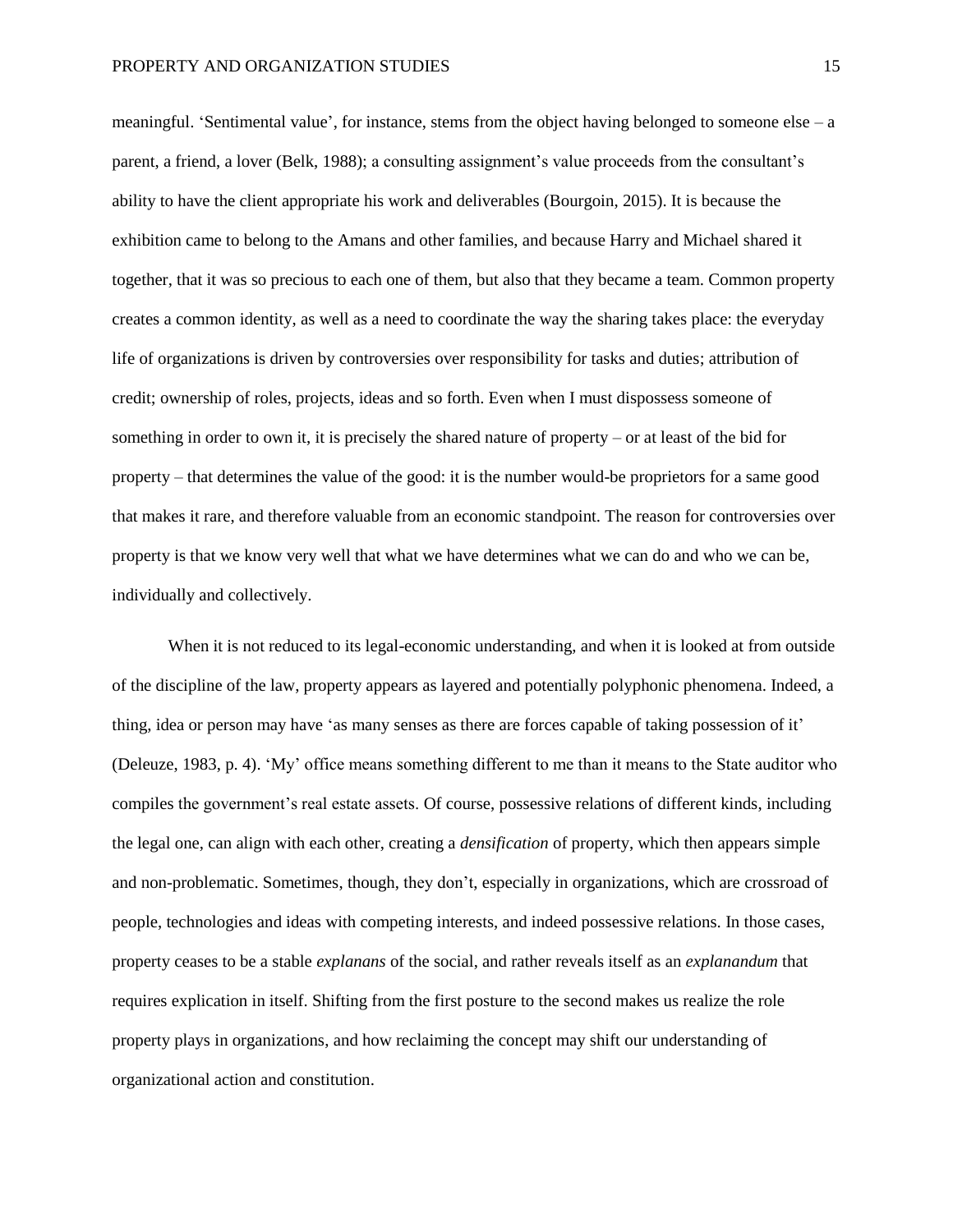### **Property and organization studies**

In organization studies, considerable effort has gone into attempting to reconnect individual and organizational action (see Weik, 2011) through various theoretical lenses. They all stress different facets of the organization, which are exactly the ones that guide our vignettes: action, semiotics, speech acts, materiality and legality. An emphasis on property helps us understand that, despite the apparent diversity of approaches in our field, we researchers do, in fact, have a core agreement. We all struggle, in our own way, with the sharing, appropriating, attributing, etc., that is implicated as organizations are constituted, and with a different type of possessive relations through which that goal is accomplished. In other words, organization scholars have been in agreement across our diverse theoretical approaches, but perhaps we must return to a first principle – property – to understand *why*. When we do so, new questions can be asked, and answered, across perspectives. In the remainder of this essay, we take a first look at what these new questions and answers may look like.

First and foremost, a property lens specifies perspectives based on action, such as practice-based research (e.g. Orlikowski, 2010), performativity (Gond, Cabantous, Harding, & Learmonth, 2016) and processuality (Chia & Tsoukas, 2003; Langley, 1999). Here, a key question posed by the concept of property is: 'Whose actions are we talking about?' This brings us back to the very origin of organizations: the first companies were created to carry out activities that only made sense when accomplished jointly (such as religious groups; North, 1979), or to share resources and risks when embarking on maritime explorations (see Wills, 1993). Enabling *more action* – as when the tenants' association, the photographer, the families, and the gallery join forces – is the key role property plays in the constitution of organizations: an organization's various 'owners' own a share of its greater capacity to act. This was understood by pioneering organization scholars, including Mary Parker Follett (Follett, 1940; see Snider, 1998) and Chester Barnard (1938/1968), for whom 'contribution' – as the giving or sharing of action with the collective – was a key theoretical and empirical concern. How action moves from the individual to the organization, and the other way around, is considered in the works of a handful of scholars, including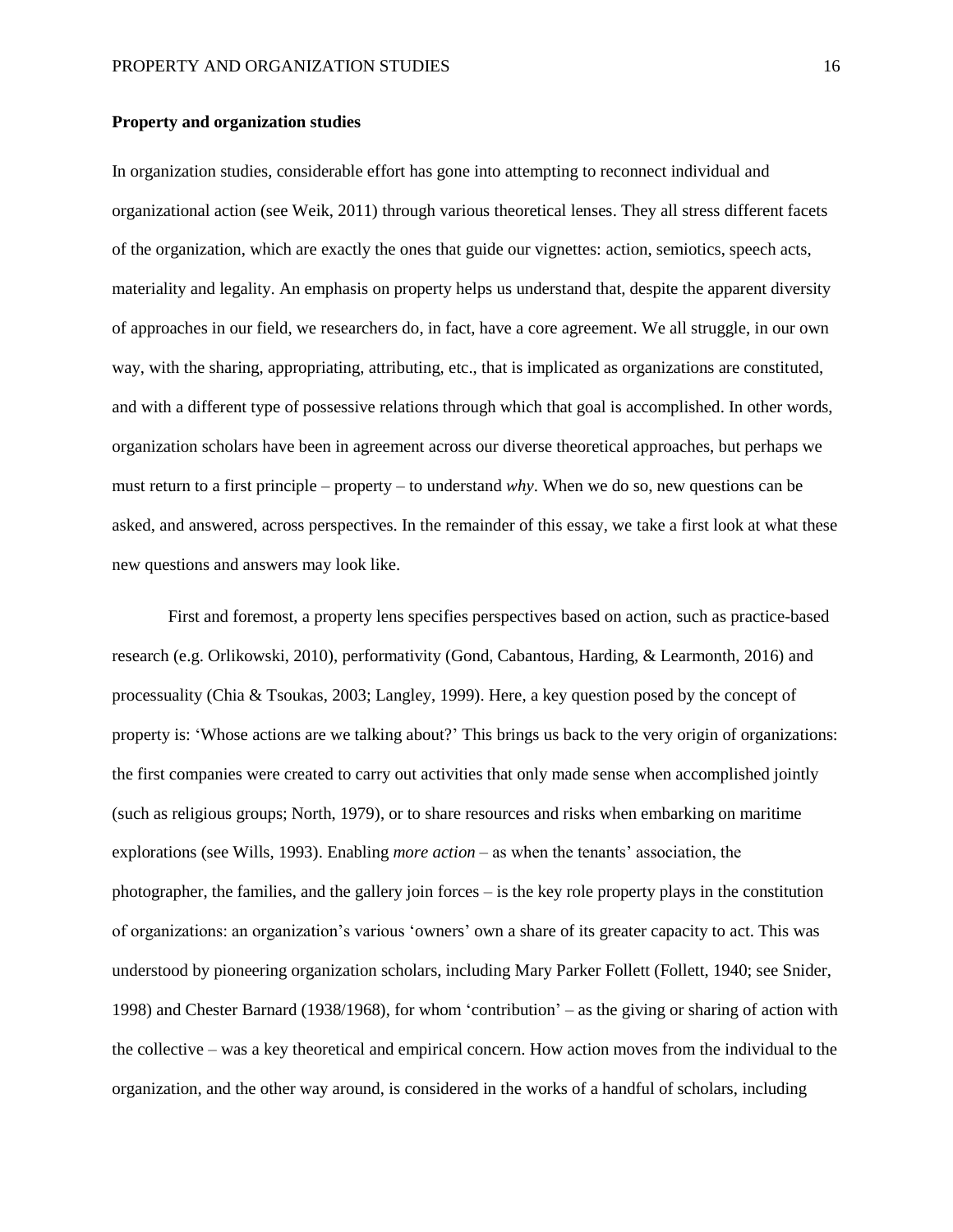Cooren's (2010) 'ventriloquism' theory, Czarniawska's (2004) 'action nets', and Taylor and Van Every's reliance on French narratologist A. J. Greimas' 'actantial' model (Taylor & Van Every, 2011). Researchers from ethnomethodology or workplace ethnography (e.g. Hutchins, 1995; Llewellyn & Hindmarsh, 2010) also focus on how action is shared among interactants. Looking at these works through the lens of property reveals that organizations exist as the (partial) possessors of people, things and action: the organization acts inasmuch as it *has* employees, *has* machines, *has* buildings, *has* intellectual property and so forth, so that their actions are also its own. However, this relation is mutual: I can act more – attract students and funding, go to conferences, work on exciting projects – precisely because I am (partially) possessed by *my* university. Understanding the link between individual and organizational action, therefore, amounts to tracing the movements through which an organization may appropriate a variety of actions, and vice versa.

From a meaning-based perspective, this sharing of action may be considered as what psychologists have called 'attribution' (see Harvey, Madison, Martinko, Crook, & Crook, 2014). The term makes it clear that this process establishes a possessive relation; however, attribution theory locates those relations in the meaning-making processes of people. In this sense, it aligns with interpretive perspectives on organizing (Putnam & Pacanowsky, 1983), which look at how people interpret environmental clues to choose a course of action (see e.g. Mills, 2002; Weick, 1993). This view of attribution, however, has two limitations when interrogated from a property viewpoint. First, it fails to account for the fact that Tariq's picture or the refugee card were quite tangible, and rested on real efforts to be produced or obtained, on computer networks to circulate or authenticate them, and so forth. The Amans did not just 'think' they belonged; they could prove it. In that sense, attribution is not only cognitive, but also as social and material as the signs and symbols that perform it. Second, when considered as happening in people's minds, it is not clear whose attributions count towards the constitution of the organization, and whose are dismissed. Concretely, this means that interpretive researchers should not assume, for instance, that interviews with only formal members provides a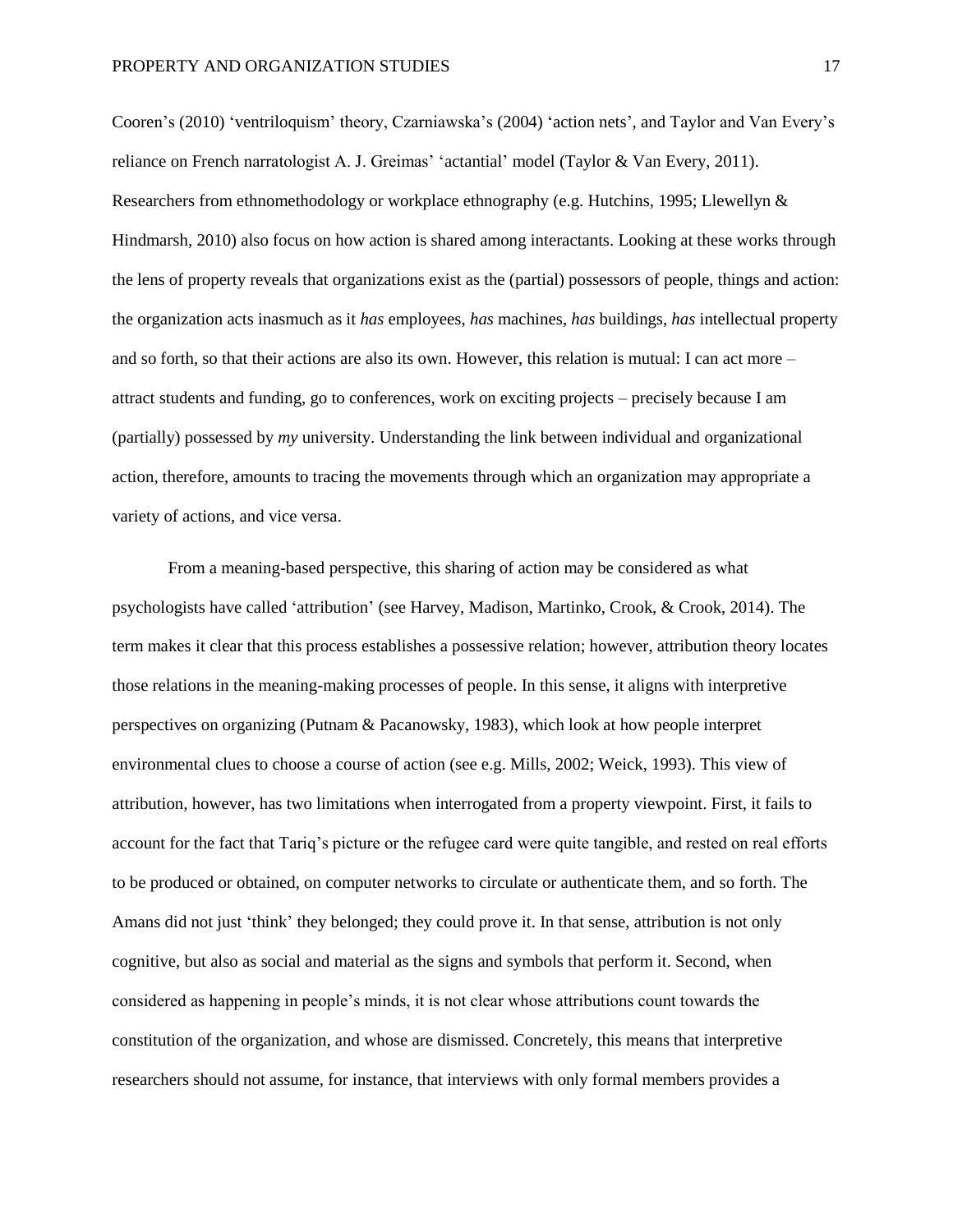complete picture of the organization, since membership itself is the outcome of polyphonic and ambiguous attributions (Bencherki & Snack, 2016). Again, this entails decentering the study of signs, symbols and meaning from an exclusive focus on individual people, to allow a more comprehensive observation of the ways in which they contribute to establishing possessive relations.

In that sense, signs and symbols do not merely refer to realities and entities that already exist; they also *create* new ones (Austin, 1962). As in the case of our borough mayor above, Robichaud (2003) explains how, at a town hall meeting, a mayor tells stories that link various narratives describing activities and, thus, appropriates those threads to weave the city's action. Language, through speech acts, brings about organizational reality (Cooren, 2000), whether in face-to-face interaction (e.g. Bencherki, Matte, & Pelletier, 2016; Bencherki & Cooren, 2011), in writing (Brummans, 2007; Cooren, 2004) or through technology (Taylor & Virgili, 2008). Speech acts construct (social) reality: couples are married when the priest says 'I now pronounce you…', and institutional facts such as money, baseball or human rights exist in and through language use (Searle, 1995). This ability, we contend, rests in part on language's participation in the establishing of possessive relations. For instance, speech acts attribute the interaction between two individuals to a broader recognizable institution (this conversation is a 'meeting', that one was a 'pep talk', etc.) by establishing that 'X counts as Y in context C' (Searle, 1995, p. 28; see also Taylor & Van Every, 2011). Accounting practices, in the same vein, not only reflect an organization, but also write down the possessive relation through which the organization 'has' people, buildings, equipment and actions (Quattrone, 2004). A property lens clarifies that what speech acts do is attribute the actions that constitute organizations and make them act. Rules, protocols and standards, in that sense, are so many speech acts that operate attributions; when those attributions repeat themselves steadily, we iteratively produce collectives, organizations, nations and other apparently abstract entities.

Possessive relations endure and can repeat thanks to the durability of materiality, among other reasons. The town hall meeting minutes will continue describing actions as the city's long after the mayor retires. The accounting books of the Jesuits continue to tell us about their organizational structure. The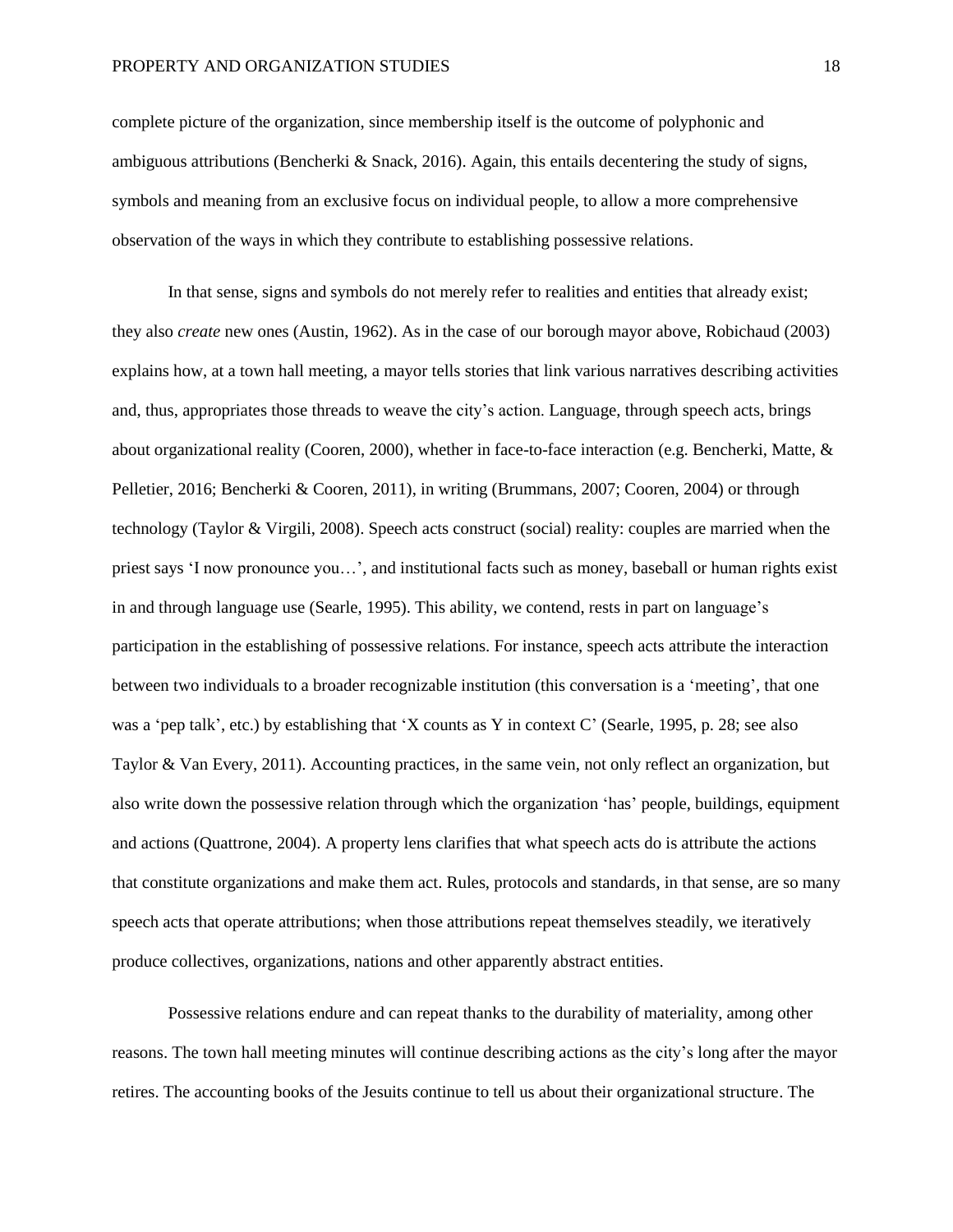pictures will outlast the exhibit, showing that the Amans belong to their community. Software, slide decks and other documents turn a consultant's individual field experience into their firm's collective knowledge, even after they move on (Bourgoin, Bencherki, & Cooren, 2017; Schoeneborn, 2013). Materiality, it follows, detaches attribution from an author's initial intention, making it autonomous (Derrida, 1988). Artifacts and technology in organizations become what Deleuze and Guattari (1987, p. 424) call 'apparatuses of capture': people, work and actions are routinely appropriated by the organization thanks to the inscription of rules and protocols into machines and objects. Time and attendance software appropriates the work done during clock-in hours (Paulsen, 2013). Personal files I store on a shared drive may be reaped by my employer (Franklin, 2012). The autonomy of attribution poses important ethical dilemmas, especially by making action impersonal. The materiality of property draws attention to the mechanisms that naturalize dispossession and disempowerment, but also invites us to think critically about how we deflect responsibility. For instance, a graduated stick used by Doctors Without Borders to identify children tall enough to receive medical care transfers the heartbreaking choice from each individual to the organization, so that it becomes *its* decision (Cooren & Matte, 2010). Materiality depersonalizes action, but in doing so, also incorporates it into the organizational body.

Given the polymorphous nature of property, conflicts between attempts to establish possessive relations are inevitable. To handle such cases, a stable legal system that predictably resolves disputes is essential to business (Lau & Johnson, 2012; Perry, 2000). The law, then, may appear to be an overarching framework in which organizations operate. Many subfields in organization studies, including studies on transparency, corporate social responsibility or alternative organizations, have had difficulty moving past the legal origins of these notions (for exceptions, see Flyverbom & Albu, 2017; Jensen & Sandstrom, 2011; Paranque & Willmott, 2014). An important example of how the definition of property may expand beyond its legal scope is the shift in focus from shareholders to stakeholders (West, 2016). By recognizing that the organization does not only pertain to its owners in a narrow sense, this shift has unshackled governance and made 'participation' a hot topic (see Putterman, 1988), especially when it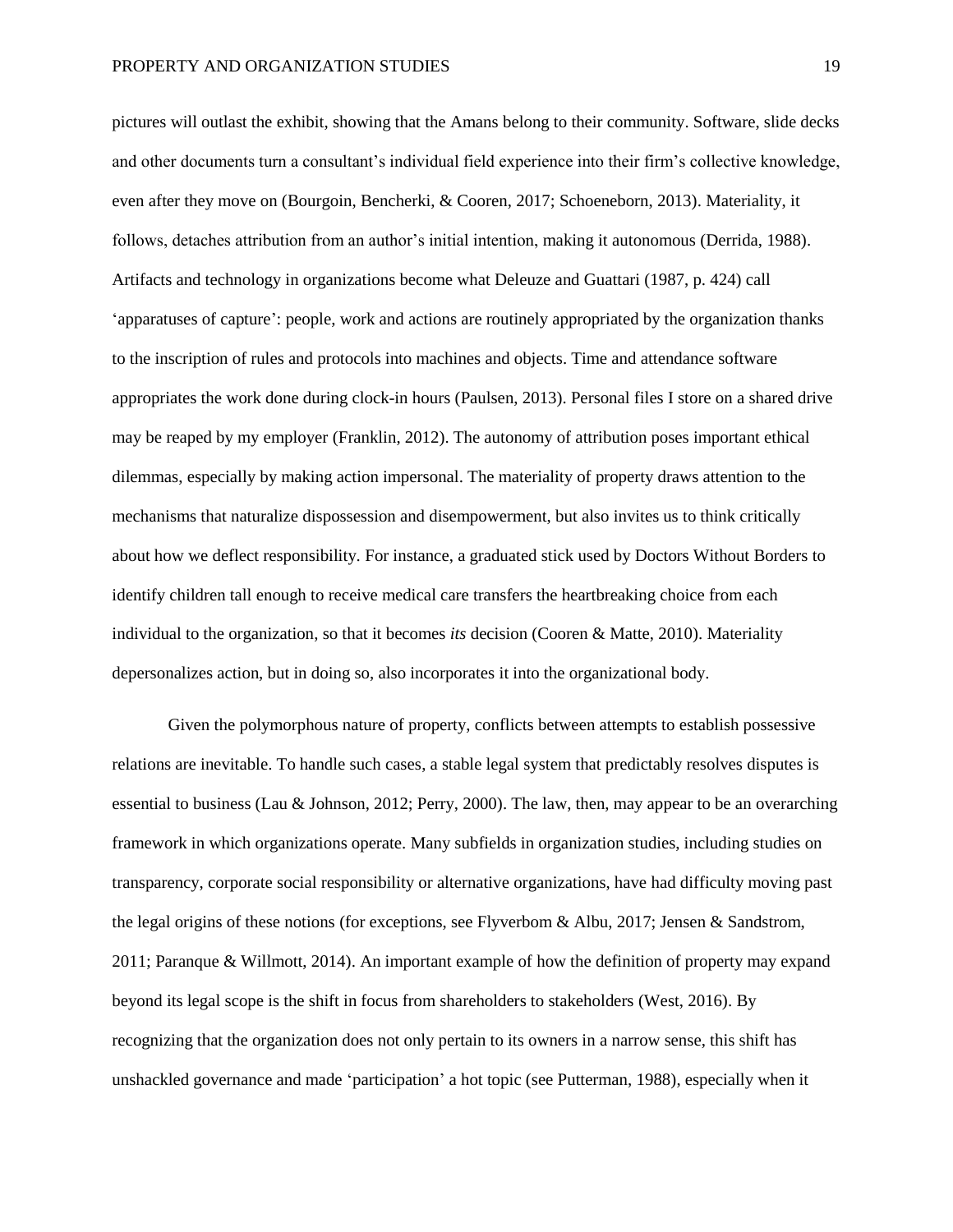comes to CSR (Morsing & Schultz, 2006). A broader understanding of property also subsumes the duality between organization and market that situates production either inside the firm (by owning productive equipment) or outside it (by buying goods from providers) (Ouchi, 1980; Williamson, 1985). Coworking and creative spaces, fablabs incubators, telework, volunteering and other new forms of work and production where space, equipment or even labour are shared can only be understood from an organization lens when property is cracked open (Gandini, 2015; Leca, Gond, & Barin Cruz, 2014; McNamee & Peterson, 2014). It follows that the law and its courts must deal with several forms of possessive relations at once. As an example, when users sued Apple after discovering that iPhones collected location data, the court adjudicated between two modes of property: the phone, as a literal 'apparatus of capture', appropriated users' movements, while the text of the end-user agreement stated that those movements belonged to users alone (Bishop, 2013). The number of modes of property that a decision – whether from a judge or a manager – considers is finally what may differentiate between it being merely legal or conclusively ethical. For instance, appropriating an employee's private emails on their work computer may be lawful, but still not quite the 'right' thing to do, for such an appropriation fails to account for other modes of property that link the emails to the employee (Brandeisky, 2015). Organizations are 'legal entities' but it is time that we, organizational scholars, recognized that the law accounts for a richer reality than we have granted it.

## **Conclusion**

More than yet another object of study for our existing theories, property calls for a different way of theorizing. Property is an empirical matter; whether an organization has these or those members, buildings, brands, partners, missions, markets, and so forth, is an observable achievement, rather than an assured starting point for inquiry (see e.g. Bencherki & Snack, 2016). Property concerns both what someone or something has and what he / she / it is, and we must resist defining people, organizations, or other things before we study the possessive relations that constitute them. Our studies, as researchers, are so many bundles of speech acts through which we attribute properties to organizations and other beings.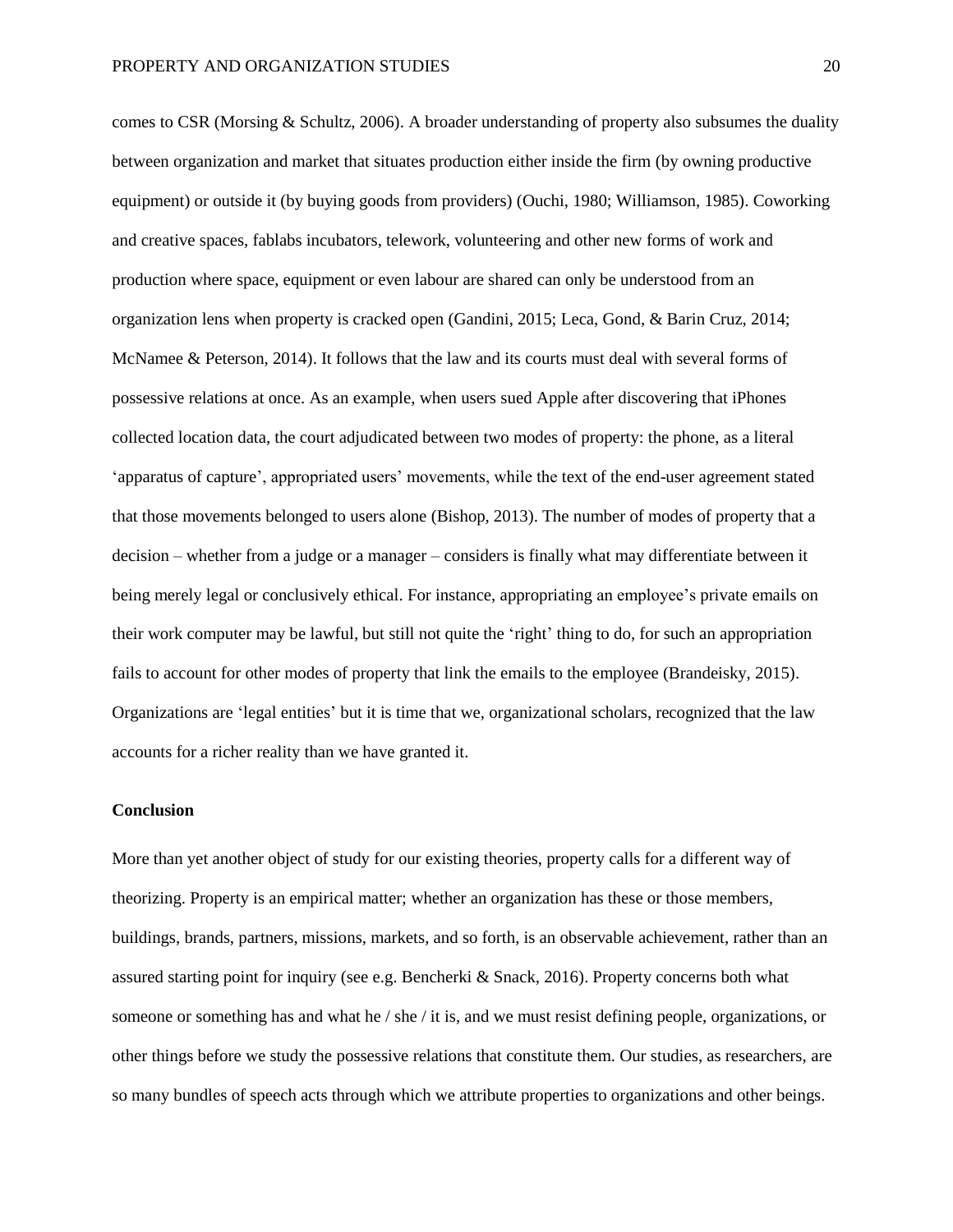As our research gain traction outside academia, then we normalize the fact that organizations 'have' their environment, their stakeholders, their human capital, their intangible assets, their intellectual property, and so forth. We turn various things into possessions available for the organization to manage, capitalize on, or otherwise deal with.

In doing so, researchers are also appropriating objects to constitute the field of organization studies. If we show that stakeholders belong to 'their' organization, then they also become our problem. As we attributed all sorts of possessions to organizations, we have also expanded our own capacity to act; from a narrow focus on work processes in manufactures, we now discuss urban planning, the arts, climate change, and a score of issues to the extent that, we claim, pertain to organization studies. This extension of organization studies is possible because organizations are 'bits and pieces from the social, the technical, the conceptual, and the textual […] fitted together' (Law, 1992, p. 381) through possessive relations. Property establishes connections between beings of different ontologies, channels actions from one of the other, and constitutes the organization not only as property – as a contractual perspective would consider – but also as the meeting point of its properties.

In a sense, our suggestion may be read as agreeing with capitalism and its critiques: property is at the heart of organizations and our work relations. Capitalism, however, operates by suggesting that one particular mode of property is superior to others, one that channels surplus value upward and lets some of it 'trickle down.' A renewed critique may consist not in fighting against property, but in multiplying the forms it takes, to allow everyone – managers, workers, stakeholders, customers – to have a share in their collective endeavor and to retain a portion of their machines, ideas, responsibilities, space, colleagues, even without a piece of paper that bears witness to their contribution. In fact, post-industrial production has shifted property from things to information, making such a broader definition of property inevitable (Casey, 1996; Hill, 1974). Relatedly, authors have described property's role in power relations (Cohen, 1995; Galbraith, 1983). That role can be more precisely pinpointed when property is understood as the circulation of action: indeed, the appropriation of means of production, the purchase of labor, and the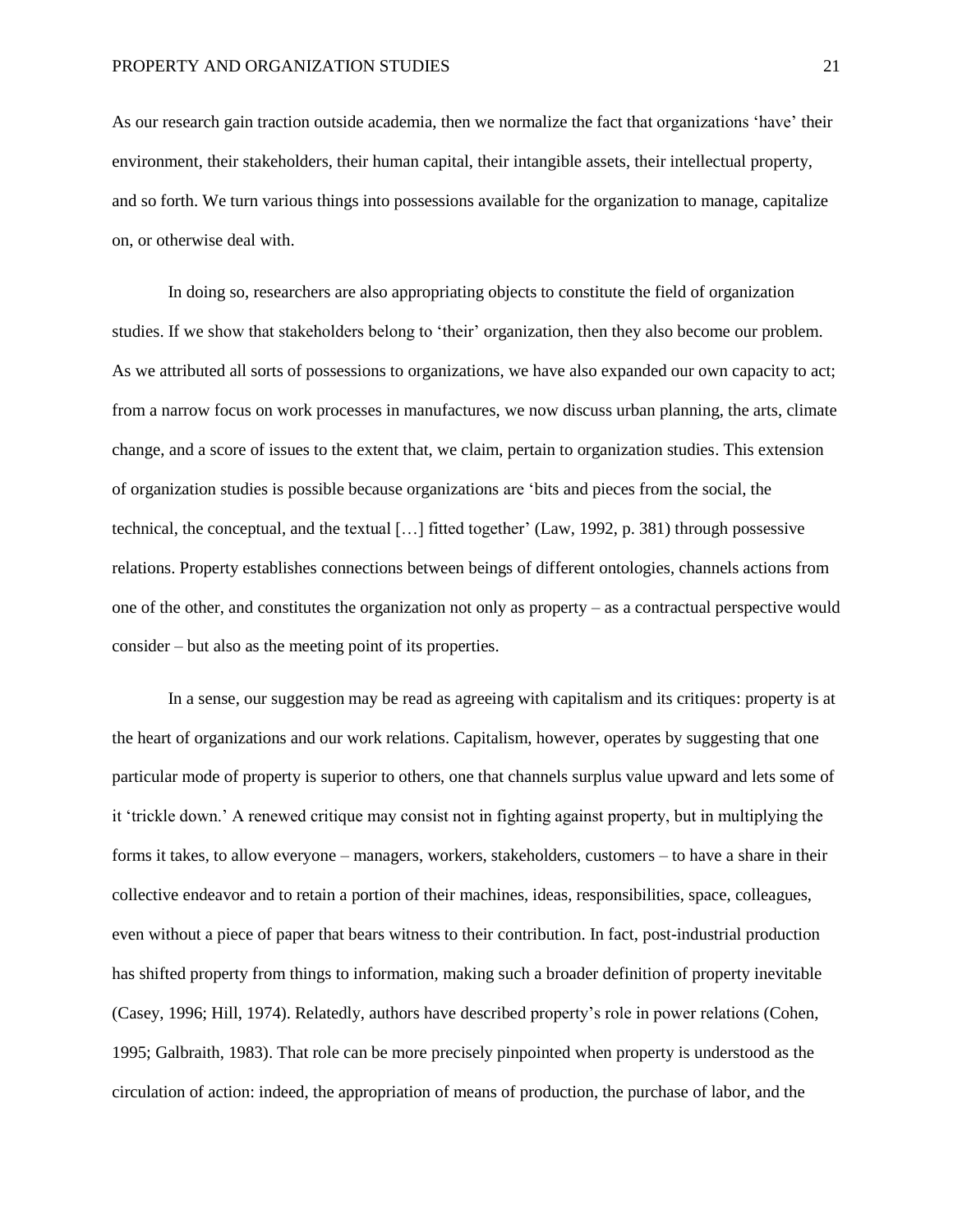privatization of space and natural resources (Baer, 2014; Low, 2006), are so many ways to augment one's repertoire of actions, but also to limit the activities and identities available to others.

By capturing more practices and people in the net of property, a more generous and ecumenical definition of property has the potential to open the door to other proprietors, and shift the balance of power. Property, as a constitutive element of both people and collectives, is the seed for a theory of the world we own in common and that we must care for together. It draws attention to our responsibility for our possessions, for ourselves and for each other, as society is, after all, in the words of Gabriel Tarde (1893, p. 42), 'the reciprocal possession, under extremely varied forms, of all by each'.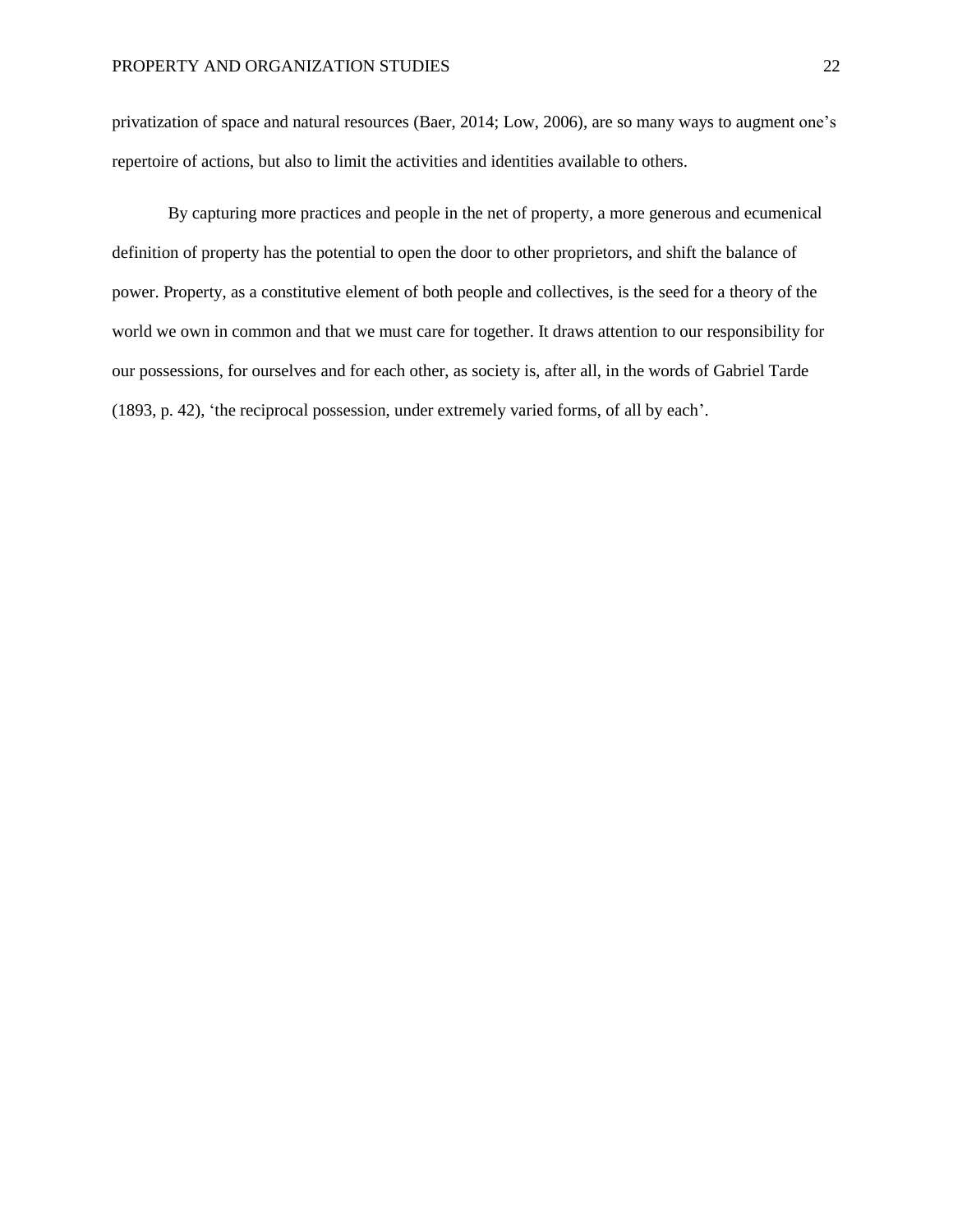### References

- About, I., & Denis, V. (2010). *Histoire de l'identification des personnes*. Paris: La Découverte.
- Anderson, S., & Bidner, C. (2015). Property Rights over Marital Transfers. *The Quarterly Journal of Economics*, *130*, 1421–1484.
- Ashcraft, K. L. (2008). Bringing the body back to work, whatever and wherever that is: Occupational evolution, segregation, and identity. In *Annual Meeting of the National Communication Association*.
- Austin, J. L. (1962). *How to Do Things with Words*. Cambridge, MA: Harvard Univ. Press.
- Baer, M. (2014). Private Water, Public Good: Water Privatization and State Capacity in Chile. *Studies in Comparative International Development*, *49*, 141–167.
- Ballantine, H. W. (1918). Title by Adverse Possession. *Harvard Law Review*, *32*, 135–159.
- Banerjee, S. B. (2008). Necrocapitalism. *Organization Studies*, *29*, 1541–1563.
- Barnard, C. (1968). *The functions of the executive.* Cambridge: Harvard University Press. (Original work published 1938)
- Belk, R. W. (1988). Possessions and the Extended Self. *Journal of Consumer Research*, *15*, 139–168.
- Bencherki, N., & Cooren, F. (2011). Having to be: the possessive constitution of organization. *Human Relations*, *64*, 1579–1607.
- Bencherki, N., Matte, F., & Pelletier, É. (2016). Rebuilding Babel: A Constitutive Approach to Tonguesin-use. *Journal of Communication*, *66*, 766–788.
- Bencherki, N., & Snack, J. P. (2016). Contributorship and Partial Inclusion: A Communicative Perspective. *Management Communication Quarterly*, *30*, 279–304.
- Bishop, B. (2013, November 27). iPhone location-tracking lawsuit against Apple is dismissed. *The Verge*.
- Blombäck, A., & Axelsson, B. (2007). The role of corporate brand image in the selection of new subcontractors. *Journal of Business & Industrial Marketing*, *22*, 418–430.
- Bourgoin, A. (2015). *Les équilibristes, une ethnographie du conseil en management*. Paris: Presses des Mines.
- Bourgoin, A., Bencherki, N., & Cooren, F. (2017). Questioning the paradox of knowledge commodification. Presented at the European Group for Organizational Studies, Copenhagen, Denmark.
- Brandeisky, K. (2015, March 5). 5 Things You Didn't Know About Using Personal Email at Work. Retrieved September 1, 2017, from http://time.com/money/3729939/work-personal-email-hillaryclinton-byod/
- Brummans, B. H. J. M. (2007). Death by document: Tracing the agency of a text. *Qualitative Inquiry*, *13*, 711–727.
- Casey, C. (1996). Corporate Transformations: Designer Culture, Designer Employees and `Post-Occupational' Solidarity. *Organization*, *3*, 317–339.
- Chia, R., & Tsoukas, H. (2003). Everything Flows and Nothing Abides: Towards A "Rhizomic" Model of Organizational Change, Transformation and Action. *Process Studies*, *32*, 196–224.
- Cohen, G. (1995). *Self-Ownership, Freedom, and Equality*. Cambridge, UK: Cambride University Press.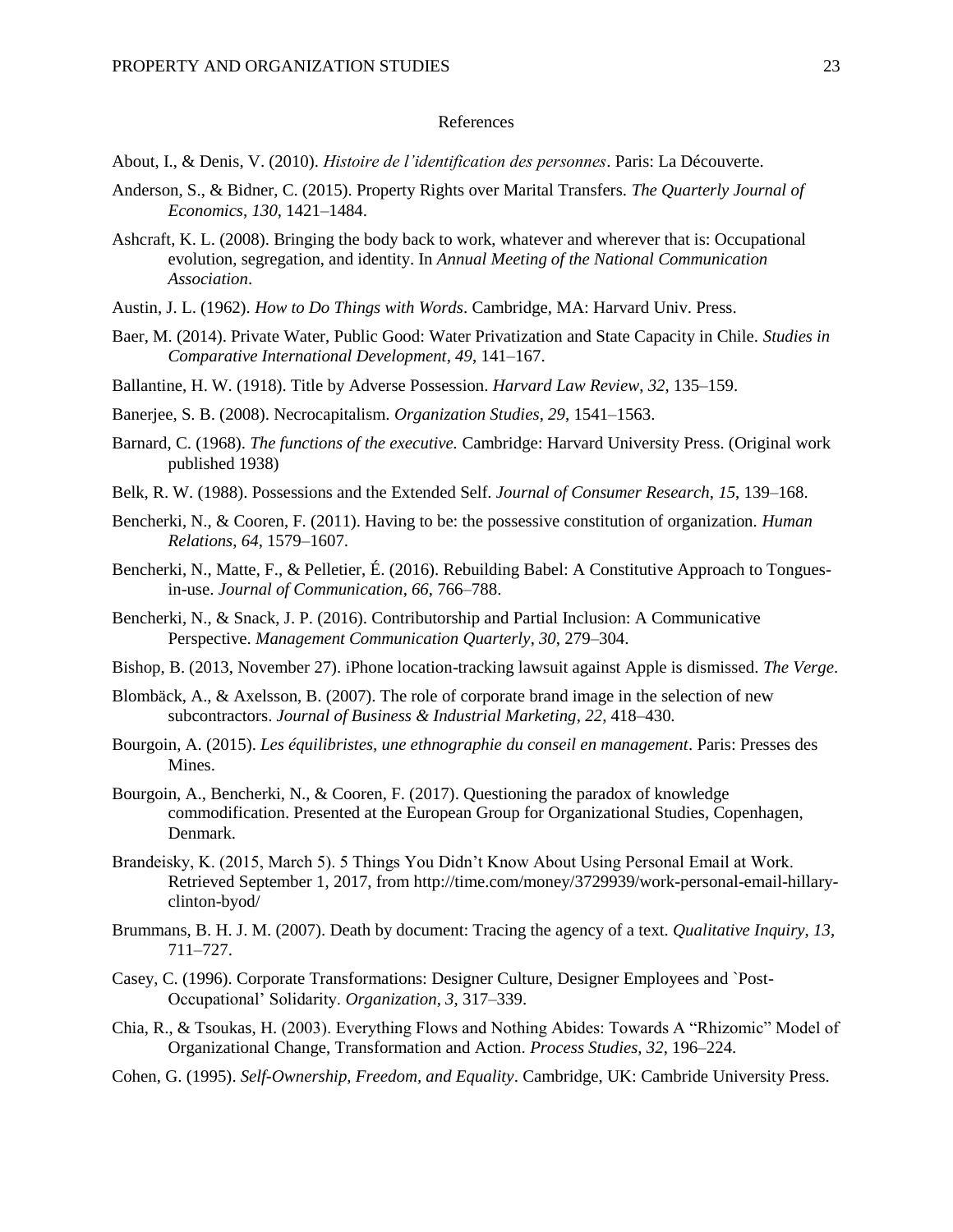- Connelly, B. L., Hoskisson, R. E., Tihanyi, L., & Certo, S. T. (2010). Ownership as a Form of Corporate Governance. *Journal of Management Studies*, *47*, 1561–1589.
- Cooper, R. (2005). Peripheral Vision Relationality. *Organization Studies*, *26*, 1689–1710.
- Cooren, F. (2000). *The organizing property of communication*. Amsterdam/Philadelphia: J. Benjamins.
- Cooren, F. (2004). Textual agency: How texts do things in organizational settings. *Organization*, *11*, 373– 393.
- Cooren, F. (2010). *Action and Agency in Dialogue: Passion, Ventriloquism and Incarnation*. Amsterdam/Philadelphia: John Benjamins.
- Cooren, F. (2015). In the name of law: Ventriloquism and juridical matters. In K. McGee (Ed.), *Latour and the passage of law* (pp. 235–272). Edinburgh, UK: Edinburgh University Press.
- Cooren, F., & Matte, F. (2010). For a constitutive pragmatics: Obama, Médecins Sans Frontières and the measuring stick. *Pragmatics and Society*, *1*, 9–31.
- Czarniawska, B. (2004). On Time, Space, and Action Nets. *Organization*, *11*, 773–791.
- de Bakker, F. G. A., & den Hond, F. (2008). Introducing the Politics of Stakeholder Influence: A Review Essay. *Business & Society*, *47*, 8–20.
- Debaise, D. (2006). *Un empirisme spéculatif : lecture de Procès et réalité de Whitehead*. Paris: Vrin.
- Deleuze, G. (1983). *Nietzsche and Philosophy*. London: Athlon Press.
- Deleuze, G., & Guattari, F. (1987). *A thousand plateaus : capitalism and schizophrenia*. Minneapolis: University of Minnesota Press.
- Demsetz, H. (1983). The structure of ownership and the theory of the firm. *Journal of Law and Economics*, *26*, 375–389.
- Derrida, J. (1988). Signature, Event, Context. In *Limited Inc.* (pp. 1–23). Evanston, IL: Northwestern University Press.
- Derrida, J. (1991). *L'autre cap ; suivi de La démocratie ajournée*. Paris: Editions de Minuit.
- Derrida, J. (1994). *Specters of Marx: the state of the debt, the work of mourning, and the New international*. New York: Routledge.
- Dobson, J. (1994). Theory of the Firm. *Economics and Philosophy*, *10*, 73.
- Epstein, R. A. (1978). Possession as the Root of Title. *Georgia Law Review*, *13*, 1221.
- Epstein, R. A. (2010). The disintegration of intellectual property? A classical liberal response to a premature obituary. *Stanford Law Review*, 455–521.
- Fauchart, E., & von Hippel, E. (2008). Norms-Based Intellectual Property Systems: The Case of French Chefs. *Organization Science*, *19*, 187–201.
- Flyverbom, M., & Albu, O. B. (2017). Transparency. In *The International Encyclopedia of Organizational Communication*. John Wiley & Sons, Inc. doi:10.1002/9781118955567.wbieoc210
- Follett, M. P. (1940). The Psychology of Consent and Participation. In *The Dynamic Administration: The Collected Papers of Mary Parker Follett* (pp. 196–217). London: Routledge.
- Franklin, S. (2012). Cloud Control, or The Network as Medium. *Cultural Politics an International Journal*, *8*, 443–464.
- Freeman, R. E. (1984). *Strategic management: a stakeholder approach*. Boston: Pitman.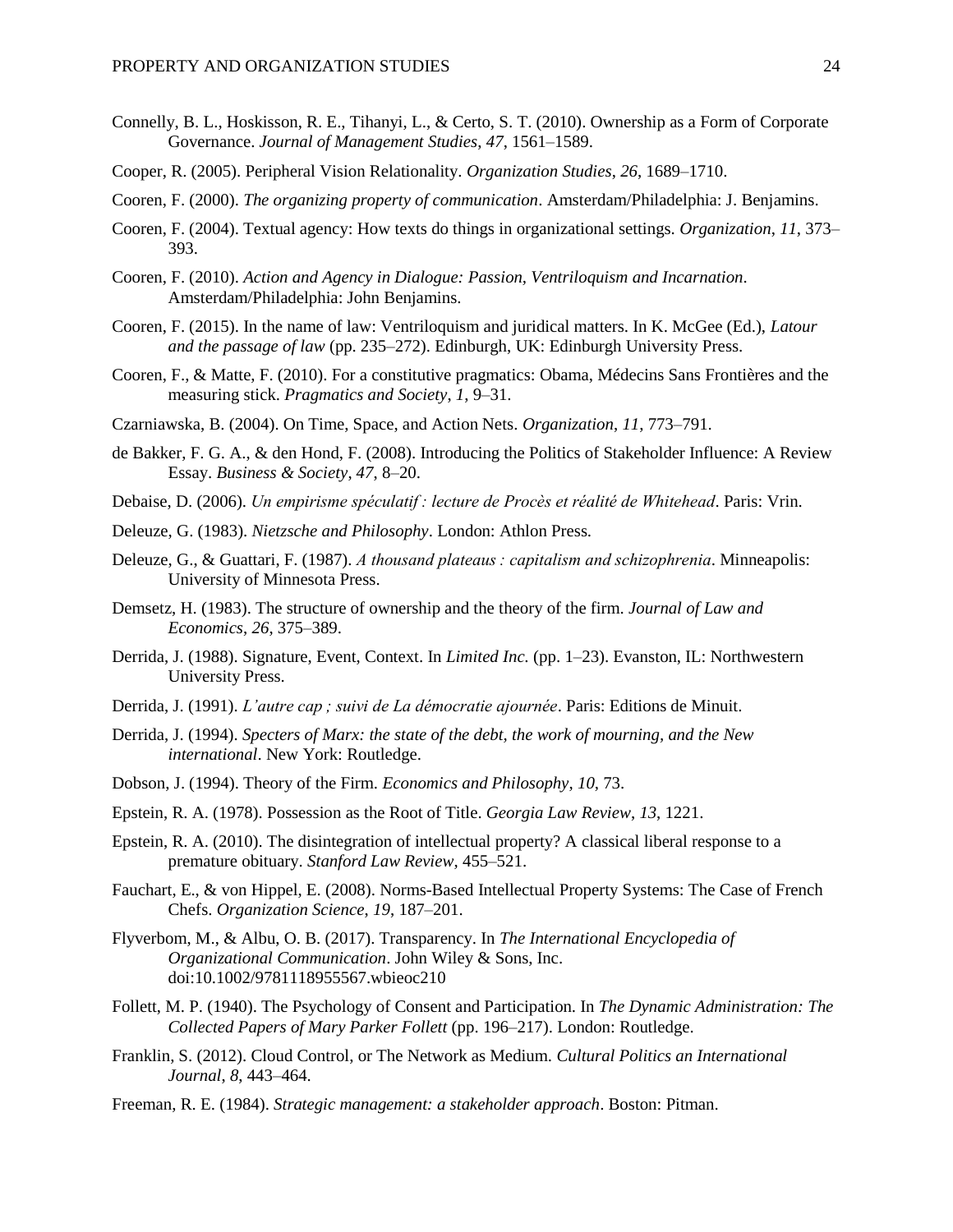Galbraith, J. K. (1983). *The Anatomy of Power*. Boston, MA: Houghton Mifflin.

- Gandini, A. (2015). The rise of coworking spaces: A literature review. *Ephemera*, *15*, 193.
- Golden, A. G., & Geisler, C. (2007). Work-life boundary management and the personal digital assistant. *Human Relations*, *60*, 519–551.
- Gond, J.-P., Cabantous, L., Harding, N., & Learmonth, M. (2016). What Do We Mean by Performativity in Organizational and Management Theory? The Uses and Abuses of Performativity. *International Journal of Management Reviews*, *18*, 440–463.
- Greimas, A. J. (1987). *On meaning: selected writings in semiotic theory*. Minneapolis: University of Minnesota Press.
- Hancock, P. (2005). Uncovering the Semiotic in Organizational Aesthetics. *Organization*, *12*, 29–50.
- Harris, J. W. (1996). *Property and justice*. Oxford: Clarendon Press.
- Harvey, P., Madison, K., Martinko, M., Crook, T. R., & Crook, T. A. (2014). Attribution Theory in the Organizational Sciences: The Road Traveled and the Path Ahead. *Academy of Management Perspectives*, *28*, 128–146.
- Hennion, A. (2015). Enquêter sur nos attachements. Comment hériter de William James ? *SociologieS*. Retrieved from http://sociologies.revues.org.proxy.bibliotheques.uqam.ca:2048/4953
- Hill, R. (1974). The Coming Of Post Industrial Society. *Critical Sociology*, *4*, 37.
- Hodgson, D. E. (2004). Project Work: The Legacy of Bureaucratic Control in the Post-Bureaucratic Organization. *Organization*, *11*, 81–100.
- Honoré, A. M. (1993). Ownership. In P. Smith (Ed.), *The Nature and Process of Law: An Introduction to Legal Philosophy* (pp. 370–375). New York, NY: Oxford University Press.
- Hutchins, E. (1995). How a Cockpit Remembers Its Speeds. *Cognitive Science*, *19*, 265–288.
- Itakura, S. (1994). Symbolic representation of possession in a chimpanzee. In S. T. Parker, R. W. Mitchell, & M. L. Boccia (Eds.), *Self-awareness in animals and humans: Developmental perspectives* (pp. 241–247). New York, NY, US: Cambridge University Press.
- Jensen, T., & Sandstrom, J. (2011). Stakeholder Theory and Globalization: The Challenges of Power and Responsibility. *Organization Studies*, *32*, 473–488.
- Kallinikos, J. (2003). Work, Human Agency and Organizational Forms: An Anatomy of Fragmentation. *Organization Studies*, *24*, 595–618.
- Kellogg, K. C., Orlikowski, W. J., & Yates, J. (2006). Life in the trading zone: Structuring coordination across boundaries in postbureaucratic organizations. *Organization Science*, *17*, 22–44.
- Keyes, T. W. (1981). *Karl Marx on Property* (Ph.D.). Marquette University, Milwaukee, WI. Retrieved from http://search.proquest.com/docview/303183896/abstract
- Knowles, D. (1983). Hegel on Property and Personality. *The Philosophical Quarterly*, *33*, 45.
- Kockelman, P. (2007). Inalienable possession and personhood in a Q'eqchi'-Mayan community. *Language in Society*, *36*, 343–369.
- Kuhn, T. (2008). A Communicative Theory of the Firm: Developing an Alternative Perspective on Intraorganizational Power and Stakeholder Relationships. *Organization Studies*, *29*, 1227–1254.
- Langley, A. (1999). Strategies for theorizing from process data. *Academy of Management Review*, *24*, 691–710.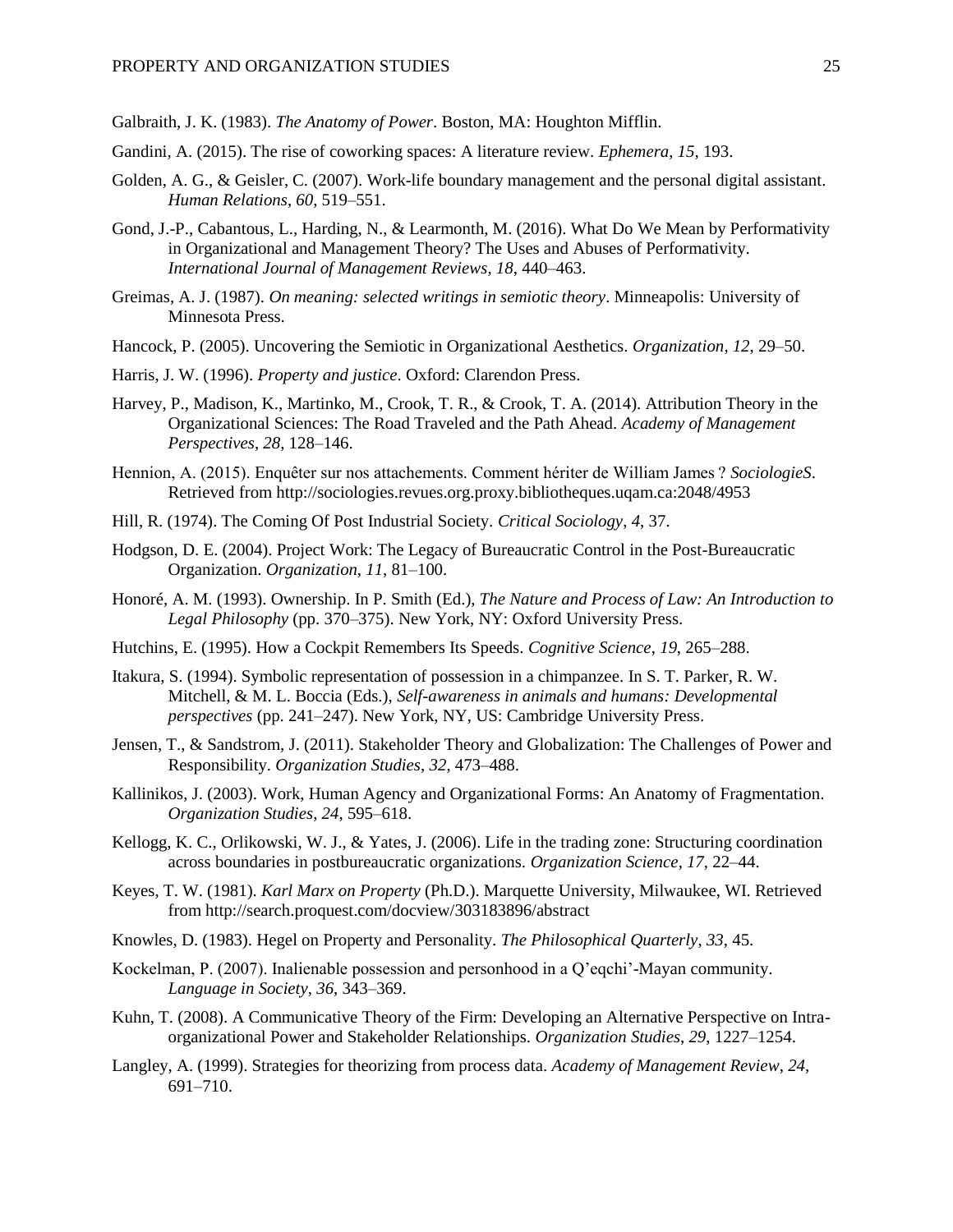- Langlois, R. N. (2006). The Secret Life of Mundane Transaction Costs. *Organization Studies*, *27*, 1389– 1410.
- Latour, B. (2005). *Reassembling the social: an introduction to actor-network-theory*. Oxford ; New York: Oxford University Press.
- Latour, B. (2010a). *On the modern cult of the factish gods*. Durham, NC: Duke University Press.
- Latour, B. (2010b). *The making of law: An ethnography of the Conseil d'Etat*. (M. Brilman & A. Pottage, Trans.). Cambridge, UK: Polity.
- Lau, T., & Johnson, L. (2012). Importance of Rule of Law to Business. In *Business and the Legal and Ethical Environment*. Boston, MA: FlatWorld.
- Law, J. (1992). Notes on the theory of the actor-network: Ordering, strategy, and heterogeneity. *Systems Practice*, *5*, 379–393.
- Leca, B., Gond, J.-P., & Barin Cruz, L. (2014). Building 'Critical Performativity Engines' for deprived communities: The construction of popular cooperative incubators in Brazil. *Organization*, *21*, 683–712.
- Llewellyn, N., & Hindmarsh, J. (2010). *Organisation, interaction and practice : studies in ethnomethodology and conversation analysis*. Cambridge, UK ; New York: Cambridge University Press.
- Locke, J. (1821). *Two treatises of government*. London: Whitmore and Fenn, and C. Brown. (Original work published 1689)
- Low, S. M. (2006). The Erosion of Public Space and the Public Realm: paranoia, surveillance and privatization in New York City. *City & Society*, *18*, 43–49.
- Macpherson, C. B. (2011). *The political theory of possessive individualism: Hobbes to Locke*. Don Mills, ON: Oxford University Press.
- McNamee, L. G., & Peterson, B. L. (2014). Reconciling "Third Space/Place" Toward a Complementary Dialectical Understanding of Volunteer Management. *Management Communication Quarterly*, *28*, 214–243.
- Mills, C. (2002). The Hidden Dimension of Blue-collar Sensemaking about Workplace Communication. *Journal of Business Communication*, *39*, 288–313.
- Morsing, M., & Schultz, M. (2006). Corporate social responsibility communication: stakeholder information, response and involvement strategies. *Business Ethics: A European Review*, *15*, 323– 338.
- Müller, M. (2016). 'Brand-Centred Control': A Study of Internal Branding and Normative Control. *Organization Studies*, 0170840616663238.
- Nietzsche, F. W. (1896). *Thus Spake Zarathustra: A Book for All and None*. (A. Tille, Trans.). New York: Macmillan.
- North, J. A. (1979). Religious toleration in Republican Rome. *Proceedings of the Cambridge Philological Society*, *25*, 85–103.
- Nozick, R. (1974). *Anarchy, state, and utopia*. New York: Basic Books. Retrieved from http://www.loc.gov/catdir/enhancements/fy0832/73091081-b.html
- Orlikowski, W. J. (2010). Engaging Practice in Research: Phenomenon, Perspective, and Philosophy. In D. Golsorkhi, L. Rouleau, D. Seidl, & E. Vaara (Eds.), *The Cambridge Handbook on Strategy as Practice* (pp. 23–33). Cambridge, UK: Cambridge University Press.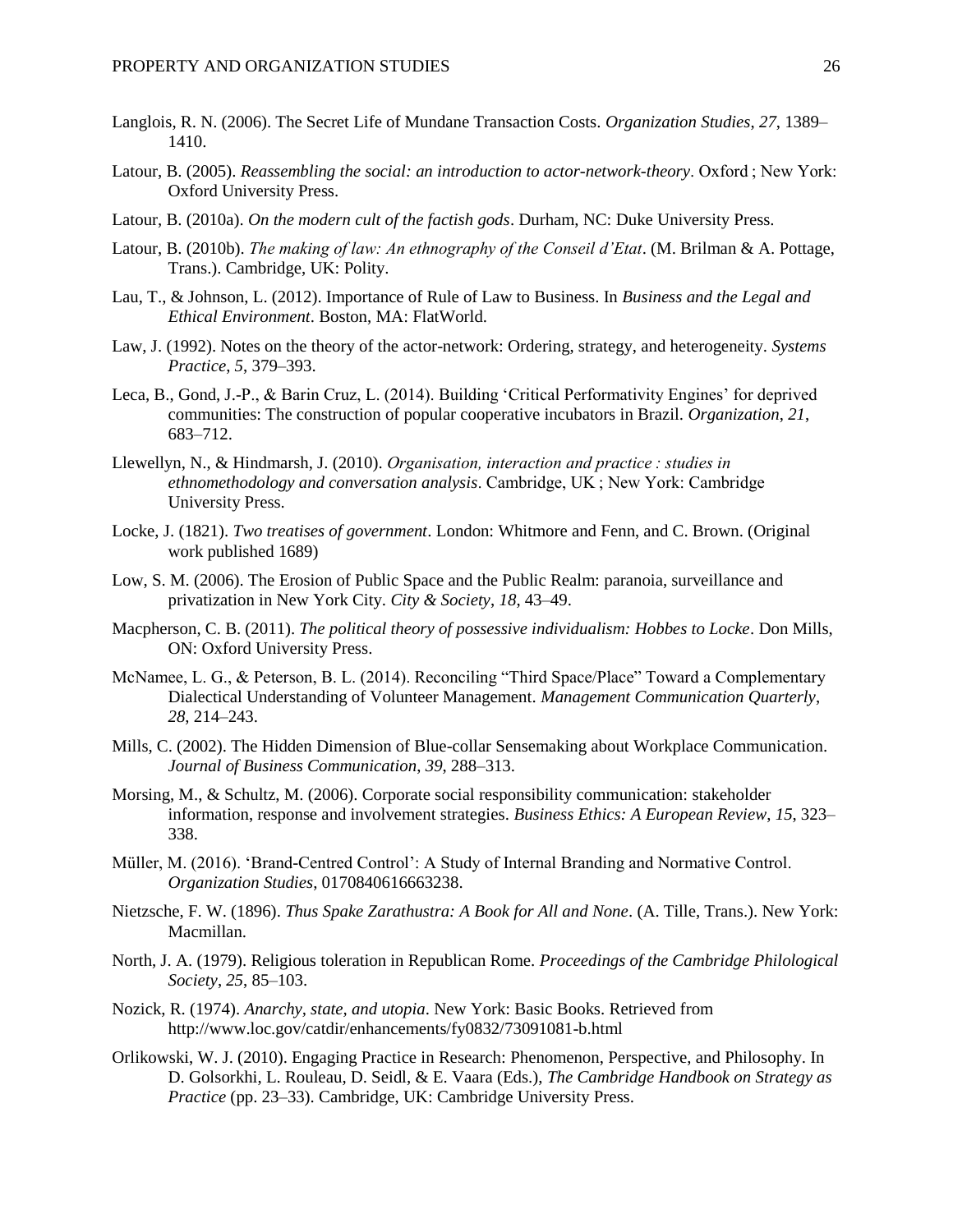Ouchi, W. G. (1980). Markets, Bureaucracies and Clans. *Administrative Science Quarterly*, *25*, 129–141.

- Pagano, U. (1991). Property rights, asset specificity, and the division of labour under alternative capitalist relations. *Cambridge Journal of Economics*, *15*, 315–342.
- Paranque, B., & Willmott, H. (2014). Cooperatives—saviours or gravediggers of capitalism? Critical performativity and the John Lewis Partnership. *Organization*, *21*, 604–625.
- Paulsen, R. (2013). Non-work at work: resistance or what? *Organization*. doi:10.1177/1350508413515541
- Peirce, C. S. (1958). *The Collected Papers of Charles Sanders Peirce*. (A. W. Burks, Ed.) (Vol. VII– VIII). Cambridge, MA: Harvard University Press.
- Perry, A. (2000). An Ideal Legal System for Attracting Foreign Direct Investment? Some Theory and Reality. *American University International Law Review*, *15*, 1627–1657.
- Pinnington, A., & Morris, T. (2002). Transforming the architect: Ownership form and archetype change. *Organization Studies*, *23*, 189–210.
- Proudhon, P.-J. (1873). *Qu'est-ce que la propriété?* (2nd ed.). Paris: A. Lacroix et Cie.
- Putnam, L. L., & Pacanowsky, M. E. (1983). *Communication and organizations, an interpretive approach*. Beverly Hills: Sage Publications. Retrieved from http://www.loc.gov/catdir/enhancements/fy0660/83013702-d.html
- Putterman, L. (1988). The Firm as Association Versus the Firm as Commodity. *Economics and Philosophy*, *4*, 243.
- Quattrone, P. (2004). Accounting for God: accounting and accountability practices in the Society of Jesus (Italy, XVI–XVII centuries). *Accounting, Organizations and Society*, *29*, 647–683.
- Radin, M. J. (1982). Property and Personhood. *Stanford Law Review*, *34*, 957.
- Robichaud, D. (2003). Narrative institutions we organize by: The case of a municipal administration. In B. Czarniawska & P. Gagliardi (Eds.), *Narratives we organize by: Advances in organization studies* (pp. 37–54). Amsterdam: John Benjamins.
- Rose, C. M. (1985). Possession as the Origin of Property. *The University of Chicago Law Review*, *52*, 73– 73.
- Rose, C. M. (2015). The law is nine-tenths of possession: an adage turned on its head. In Y.-C. Chang (Ed.), *Law and Economics of Possession* (pp. 40–64). Cambridge: Cambridge University Press.
- Schoeneborn, D. (2013). The pervasive power of PowerPoint: How a genre of professional communication permeates organizational communication. *Organization Studies*, *34*, 1777–1801.
- Searle, J. R. (1995). *The construction of social reality*. New York ; Toronto: Free Press.
- Seiler, H. (1983). *Possession as an operational dimension of language*. Tübingen: G. Narr.
- Sloan, P., & Oliver, D. (2013). Building trust in multi-stakeholder partnerships: Critical emotional incidents and practices of engagement. *Organization Studies*, 0170840613495018.
- Smith, A. (1801). *An inquiry into the nature and causes of the wealth of nations* (6th ed., Vol. 2). Dublin: N. Kelly. (Original work published 1776)
- Snider, K. (1998). Living Pragmatism: The Case of Mary Parker Follett. *Administrative Theory & Praxis*, *20*, 274–286.
- Suchman, L. (1987). *Plans and situated action: the problem of human-machine interaction*. Cambridge: Cambridge University Press.